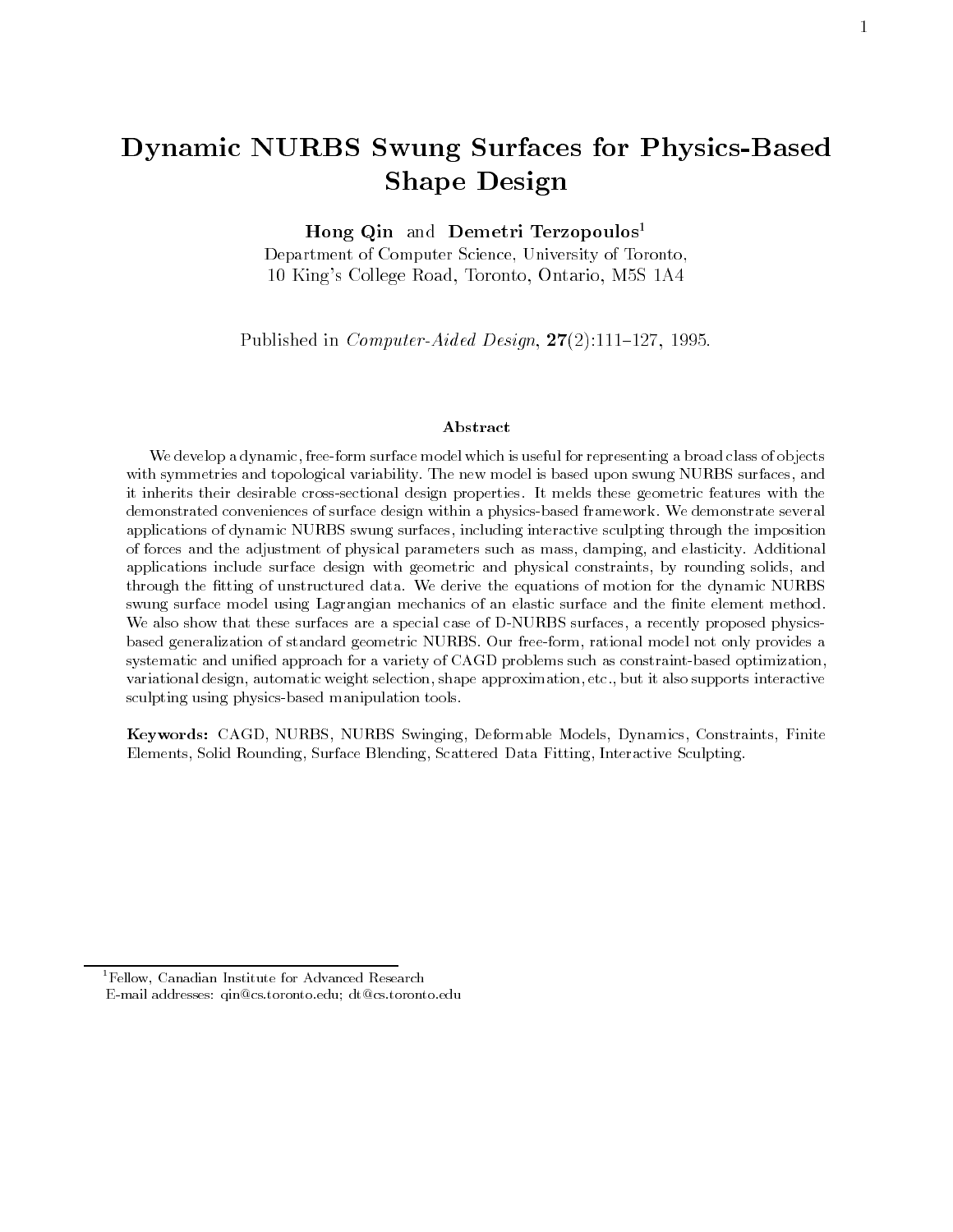



Figure 1: Construction of a cubical NURBS swung surface. (a) NURBS profile curve on x-z plane, NURBS tra jectory curve on x-y plane. (b) Cube surface wireframe.

## 1 Introduction

Among the surface representation schemes in CAGD, non-uniform rational B-splines (NURBS) have become an industry standard [1]. One of their most significant advantages is that they are a unified representation of both complex free-form shapes and standard analytic shapes [1, 2, 3]. NURBS ob jects are designed by adjusting control points and weights that are associated with NURBS surface patches.

Many ob jects of interest, especially manufactured ob jects, exhibit symmetries. Often it is convenient to model symmetric objects through cross-sectional design by specifying profile curves [4]. Woodward [5] introduced the swinging operator by extending the spherical cross-product with a scaling factor, and applied it to generate surfaces with B-spline profile curves (see also  $[6]$ ). Piegl  $[1]$  carried the swinging idea over to NURBS curves. He proposed NURBS swung surfaces, a special type of NURBS surfaces formed by swinging one planar NURBS prole curve along a second NURBS tra jectory curve. The two generator curves may be smooth, or they may have discontinuities. For example, Fig. 1 illustrates the design of a cubical NURBS swung surface from two NURBS profile curves.

The NURBS swung surface retains a considerable breadth of geometric coverage. It can represent common geometric primitives such as spheres, tori, cubes, quadrics, surfaces of revolution, etc. Fig. 4 illustrates four NURBS swung surfaces with distinct topological structures. The NURBS swung surface is efficient compared to a general NURBS surface, inasmuch as it can represent a broad class of shapes with essentially as few degrees of freedom as it takes to specify the two generator curves. Several geometric shape design systems, including the recent one in [7], include some form of swinging (or sweeping) among their repertoire of techniques.

In this paper, we develop a physics-based generalization of the geometric NURBS swung surface. We refer to our new models as *dynamic NURBS swung surfaces*.

## 1.1 Motivation

Although planar curve design is much easier than general surface design, in many real-world circumstances it is hard to achieve satisfactory results quickly. Normally the designer obtains (quasi-global) control over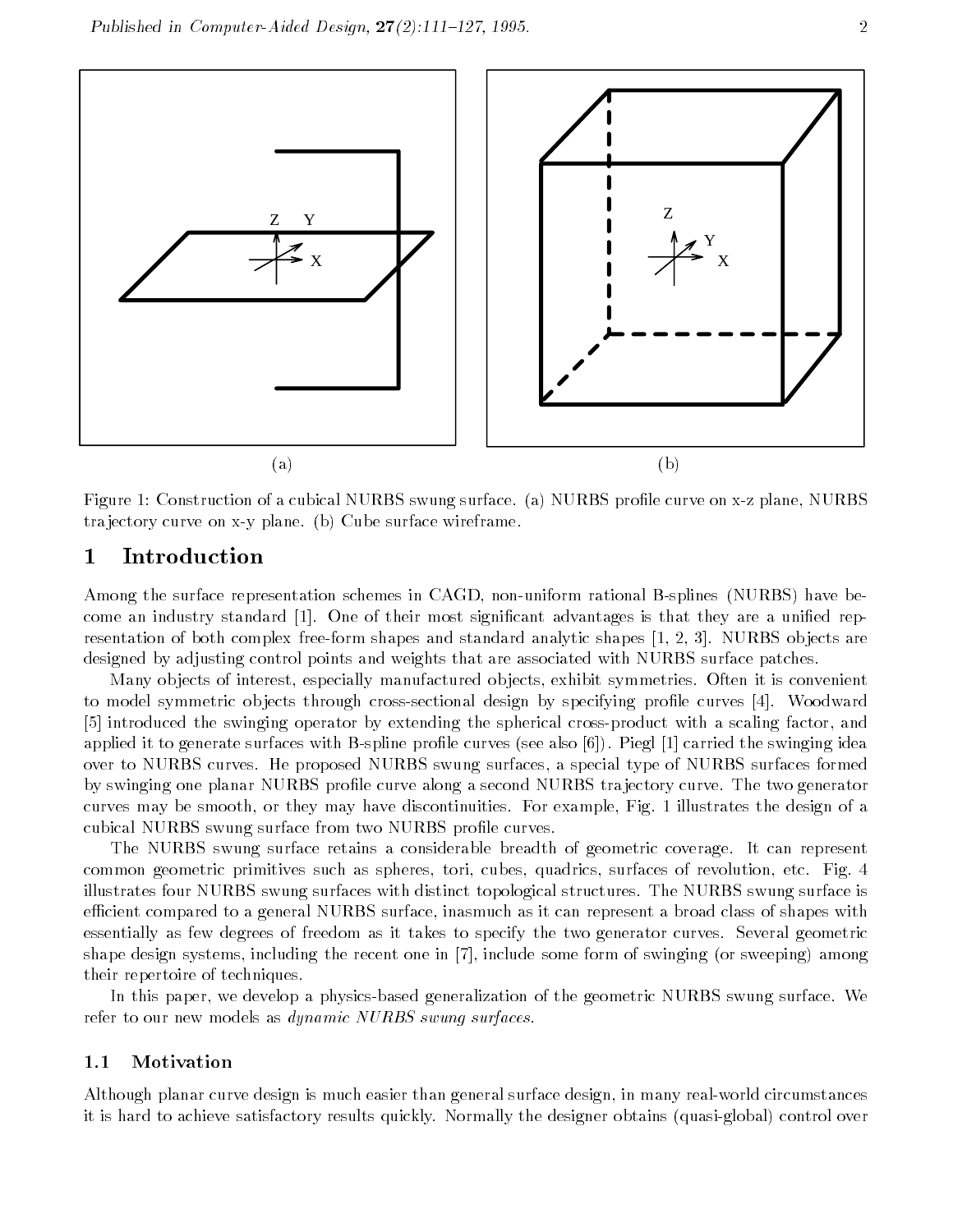the free-form NURBS swung surface by adjusting the control points and weights of the two NURBS curves. Although there are a variety of algorithms and interaction devices, this indirect design process, which is characteristic of geometric design with NURBS and other free-form surface representations in general, can be clumsy and time consuming. Moreover, relevant design requirements are usually shape oriented and not control point and weight oriented. Because of the geometric  $\,$  redundancy  $\,$  of NURBS 1, traditional  $\,$ geometric shape refinement remains ad hoc and ambiguous. In particular, making meaningful use of weights is one of the most important areas of current NURBS research. Furthermore, typical design requirements may be posed in both quantitative and qualitative terms. It can be very frustrating with indirect design to, for example, shape a "fair" surface that approximates unstructured 3D data. Unstructured shape constraints are especially problematic for cross-sectional design.

Physics-based modeling techniques provide a means of overcoming these difficulties. It is possible to construct free-form surfaces with natural dynamic behavior governed by physical laws [8, 9, 10]. Terzopoulos and Fleischer [11] demonstrated simple interactive sculpting using viscoelastic and plastic models. Celniker and Gossard [12] developed an interesting prototype system for interactive free-form design based on this idea and the finite-element optimization of energy functionals. Bloor and Wilson [13] used similar energies optimized through numerical methods and they employed B-splines for this purpose. Subsequently, Welch and Witkin [14] extended the approach to trimmed hierarchical B-splines. Thingvold and Cohen [15] proposed a hybrid deformable B-spline whose control points are mass points connected by elastic springs and hinges. Moreton and Sequin [16] interpolated a minimum energy curve network with quintic Bezier patches by minimizing the variation of curvature. Halstead et al. [17] implemented smooth interpolation with Catmull-Clark surfaces using a thin-plate energy functional [18].

The dynamic NURBS swung surfaces proposed in the present paper were inspired by D-NURBS, our physics-based generalization of standard geometric NURBS [19]. Like D-NURBS, dynamic NURBS swung surfaces have continuous mass and damping distributions, as well as a deformation energy. With proper choice of physical parameters, they behave like physical surfaces. This allows a designer to interactively sculpt and directly manipulate shapes in a natural and predictable way using a variety of force-based tools. The surfaces in Fig. 4 were interactively sculpted in this fashion from the prototype shapes indicated in the caption. An important advantage of a dynamic model built upon the standard NURBS geometric foundation is that shape design may proceed interactively or automatically at the physical level, while existing geometric toolkits are concurrently applicable at the geometric level.

In the physics-based approach, functional design requirements can be readily implemented as surface deformation (fairness) energies and as geometric constraints on the surface. As a dynamic surface reaches equilibrium, it acts as a nonlinear shape optimizer since it minimizes its energy subject to the imposed constraints. However, shape design is generally a time-varying process—a designer is often interested not only in the final equilibrium shape but also in the intermediate shape variation due to parameter changes. Time is fundamental to the physics-based formulation. Physics-based models are governed by dynamic differential equations which, when integrated numerically through time, can continuously evolve control points and weights in response to applied forces to produce physically meaningful and intuitively predictable shape variation. A key advantage of our physics-based framework is that it permits appropriate weight values to be determined automatically in accordance with various physical parameters and geometric requirements.

We use Lagrangian mechanics to formulate the equations of motion of dynamic NURBS swung surfaces, and finite element analysis to reduce these equations to efficient algorithms that can be simulated numerically using standard techniques. One of the challenges in this effort is coping with the nonlinear dynamic formulation stemming from the underlying swung NURBS geometry. The NURBS swung surface is inherently nonlinear with respect to its degrees of freedom, even if both NURBS generator curves are reduced to simple B-splines by fixing their weights to unity. As a consequence of the nonlinearity, the

<sup>&</sup>lt;sup>1</sup>A particular shape can often be represented nonuniquely using NURBS, with different values of knots, control points, and weights.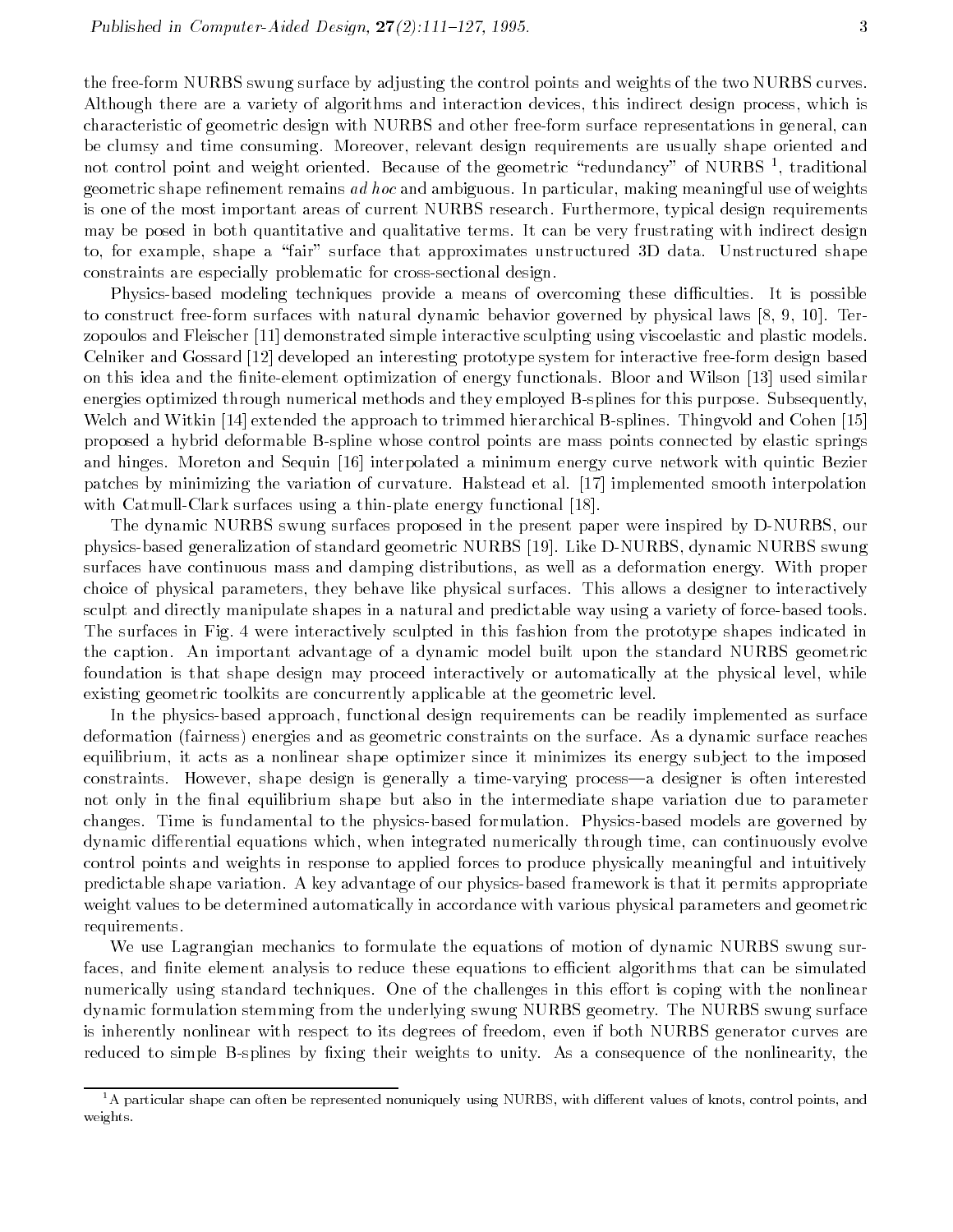mass, damping, and stiffness matrices in the dynamic formulation must be recomputed at each simulation time step.

Section 2 defines kinematic versions of the basic NURBS curve generators in the swung surface and gives the kinematic equations. In Section 3, we formulate the dynamic NURBS swung surface and derive their equations of motion. We discuss the numerical simulation of these equations in Section 4. Section 5 discusses the use of forces and constraints for physics-based design. Section 6 presents applications of dynamic NURBS swung surfaces to interactive sculpting, scattered data fitting, and rounding/blending and discusses the results. In Section 7 we show that dynamic NURBS swung surfaces are a special case of D-NURBS surfaces [19] that have been sub jected to a dimensionality-reducing nonlinear constraint. Section 8 concludes the paper.

## 2 Kinematic NURBS Curve

A kinematic NURBS curve extends the geometric NURBS definition by explicitly incorporating time. The kinematic curve is a function of both the parametric variable  $u$  and time  $t$ :

$$
\mathbf{c}(u,t) = \frac{\sum_{i=0}^{n} \mathbf{p}_i(t) w_i(t) B_{i,k}(u)}{\sum_{i=0}^{n} w_i(t) B_{i,k}(u)}.
$$
(1)

where the  $B_{i,k}(u)$  are the usual recursively defined piecewise rational basis functions [20, 21],  $\mathbf{p}_i(t)$  are the  $n + 1$  control points, and  $w<sub>i</sub>(t)$  are associated non-negative weights. Assuming basis functions of degree k in the curve has n + k +  $\alpha$  in the curve  $\alpha$  in the curve  $\alpha$  in  $\alpha$  in  $\alpha$  in  $\alpha$  . In  $\alpha$  , in  $\alpha$ applications, the end knots are repeated with multiplicity  $k$  in order to interpolate the initial and final control points  $\mathbf{p}_0$  and  $\mathbf{p}_n$ .

To simplify notation, we define the vector of generalized coordinates  $\mathbf{p}_i(t)$  and weights  $w_i(t)$  as

$$
\mathbf{p}(t) = \begin{bmatrix} \mathbf{p}_0^\top & w_0 & \cdots & \mathbf{p}_n^\top & w_n \end{bmatrix}^\top,
$$

where  $\sim$  denotes transposition. We then express the curve (1) as  ${\bf c}(u,{\bf p})$  in order to emphasize its dependence on p whose components are functions of time.

The velocity of the kinematic spline is

$$
\dot{\mathbf{c}}(u, \mathbf{p}) = \mathbf{J}\dot{\mathbf{p}},\tag{2}
$$

where the overstruck dot denotes a time derivative and  $J(u, p)$  is the Jacobian matrix. Because c is a 3-component vector-valued function and p is an 4(<sup>n</sup> + 1) dimensional vector, J is a 3 - 4(n + 1) matrix, which is expressed as

$$
\mathbf{J} = \left[ \begin{array}{ccc} \cdots & \begin{bmatrix} \frac{\partial \mathbf{C}_x}{\partial \mathbf{p}_{i,x}} & 0 & 0 \\ 0 & \frac{\partial \mathbf{c}_y}{\partial \mathbf{p}_{i,y}} & 0 \\ 0 & 0 & \frac{\partial \mathbf{c}_z}{\partial \mathbf{p}_{i,z}} \end{bmatrix} & \frac{\partial \mathbf{c}}{\partial w_i} & \cdots \end{array} \right] \tag{3}
$$

where

$$
\frac{\partial \mathbf{c}_x}{\partial \mathbf{p}_{i,x}} = \frac{\partial \mathbf{c}_y}{\partial \mathbf{p}_{i,y}} = \frac{\partial \mathbf{c}_z}{\partial \mathbf{p}_{i,z}} = \frac{w_i B_{i,k}}{\sum_{j=0}^n w_j B_{j,k}};
$$

$$
\frac{\partial \mathbf{c}}{\partial w_i} = \frac{\sum_{j=0}^n (\mathbf{p}_i - \mathbf{p}_j) w_j B_{i,k} B_{j,k}}{(\sum_{j=0}^n w_j B_{j,k})^2}.
$$

The subscript x, y, and z denote the component of a 3-vector. Furthermore, we can express the curve as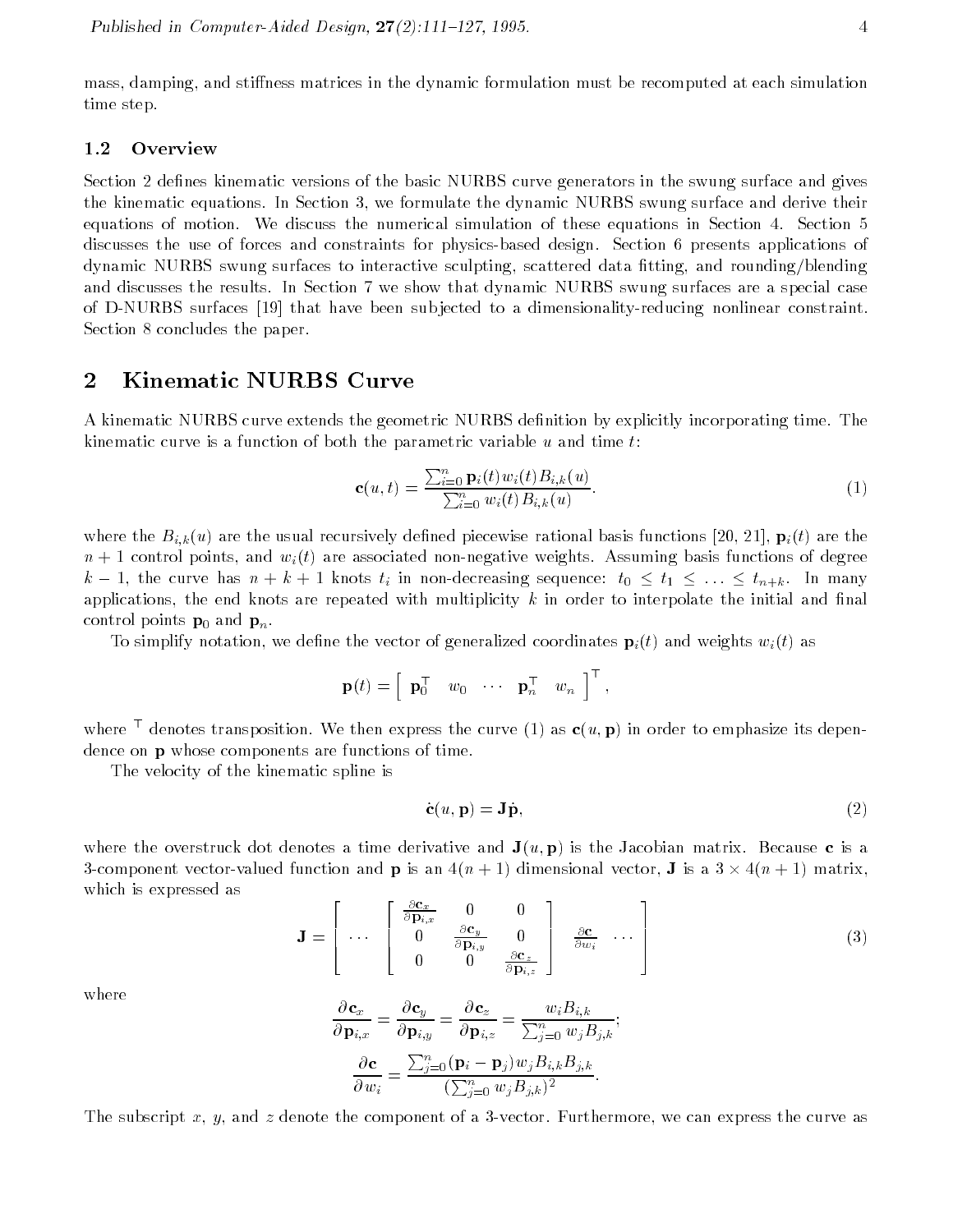the product of the Jacobian matrix and the generalized coordinate vector:

$$
\mathbf{c}(u, \mathbf{p}) = \mathbf{J}\mathbf{p}.\tag{4}
$$

The proof of (4) can be found in [19].

## 3 Dynamic NURBS Swung Surface

In this section, we formulate the underlying geometry of the dynamic swung surfaces and derive the Jacobian and basis function matrices that lead to succinct expressions analogous to (2) and (4) for the velocity and position functions of the surface, respectively. This allows us to derive equations of motion for the dynamic swung surface including mass, damping, and deformation energy distributions.

Geometrically, a dynamic swung surface is generated from two planar kinematic NURBS prole curves through the swinging operation [1] (Fig 1). Let the two generator curves  $c_1(u, a)$  and  $c_2(v, b)$  be of the form  $(1)$ . The swung surface is then defined as

$$
\mathbf{s}(u,v,t) = \begin{bmatrix} \alpha(t)\mathbf{c}_{1,x}\mathbf{c}_{2,x} & \alpha(t)\mathbf{c}_{1,x}\mathbf{c}_{2,y} & \mathbf{c}_{1,z} \end{bmatrix}^{\mathsf{T}}
$$
(5)

where  $\alpha$  is an arbitrary scalar. The second subscript denotes the component of a 3-vector.

Assume that  $c_1$  has basis functions of degree  $k-1$  and that it has  $m+1$  control points  $a_i(t)$  and weights  $w_i^*(t)$ . Similarly,  ${\bf c}_2$  has basis functions of degree  $t-1$  and that it has  $n+1$  control points  ${\bf b}_j(t)$  $\ddot{\phantom{1}}$ and weights  $w_j^*(t)$ . Therefore,  $\blacksquare$ 

$$
\mathbf{a}(t) = [\mathbf{a}_0^\top, w_0^a, \ldots, \mathbf{a}_m^\top, w_m^a]^\top
$$

and

$$
\mathbf{b}(t) = [\mathbf{b}_0^\top, w_0^b, \dots, \mathbf{b}_n^\top, w_n^b]^\top
$$

are the generalized coordinate vectors of the prole curves. We collect these into the generalized coordinate vector

$$
\mathbf{p} = \begin{bmatrix} \alpha & \mathbf{a}^\top & \mathbf{b}^\top \end{bmatrix}^\top.
$$

This vector has dimensionality  $M = 1 + 4(m + 1) + 4(n + 1)$ . Thus the model has  $O(n + m)$  degrees of freedom, compared to  $O(nm)$  for general NURBS surfaces.

### 3.1 Jacobian Matrix

Denoting the Jacobian matrices of the two profile curves as  $J_1(u, a)$  and  $J_2(v, b)$ , the curve position and velocity functions take the form of  $(2)$  and  $(4)$ :

$$
c_1(u, a) = J_1a, \t c_1(u, a) = J_1a, c_2(v, b) = J_2b, \t c_2(v, b) = J_2b,
$$

where  $\sim$  1 is a 3 - 1)  $\sim$  1) matrix, and  $\sim$  2 - 1  $\sim$  1)  $\sim$  1  $\sim$  1  $\sim$  1 matrix. Both are of the form (3).

If we express each row vector of the Jacobian matrices explicitly as  $N$  and  $N$  and  $N$  and  $N$  and  $N$  write the  $N$ block forms:

$$
\mathbf{J}_1 = \left[ \begin{array}{cc} \mathbf{X}_1^{\top} & \mathbf{Y}_1^{\top} & \mathbf{Z}_1^{\top} \end{array} \right]^{\top}
$$

and

$$
\mathbf{J}_2 = \left[ \begin{array}{ccc} \mathbf{X}_2^\top & \mathbf{Y}_2^\top & \mathbf{Z}_2^\top \end{array} \right]^\top.
$$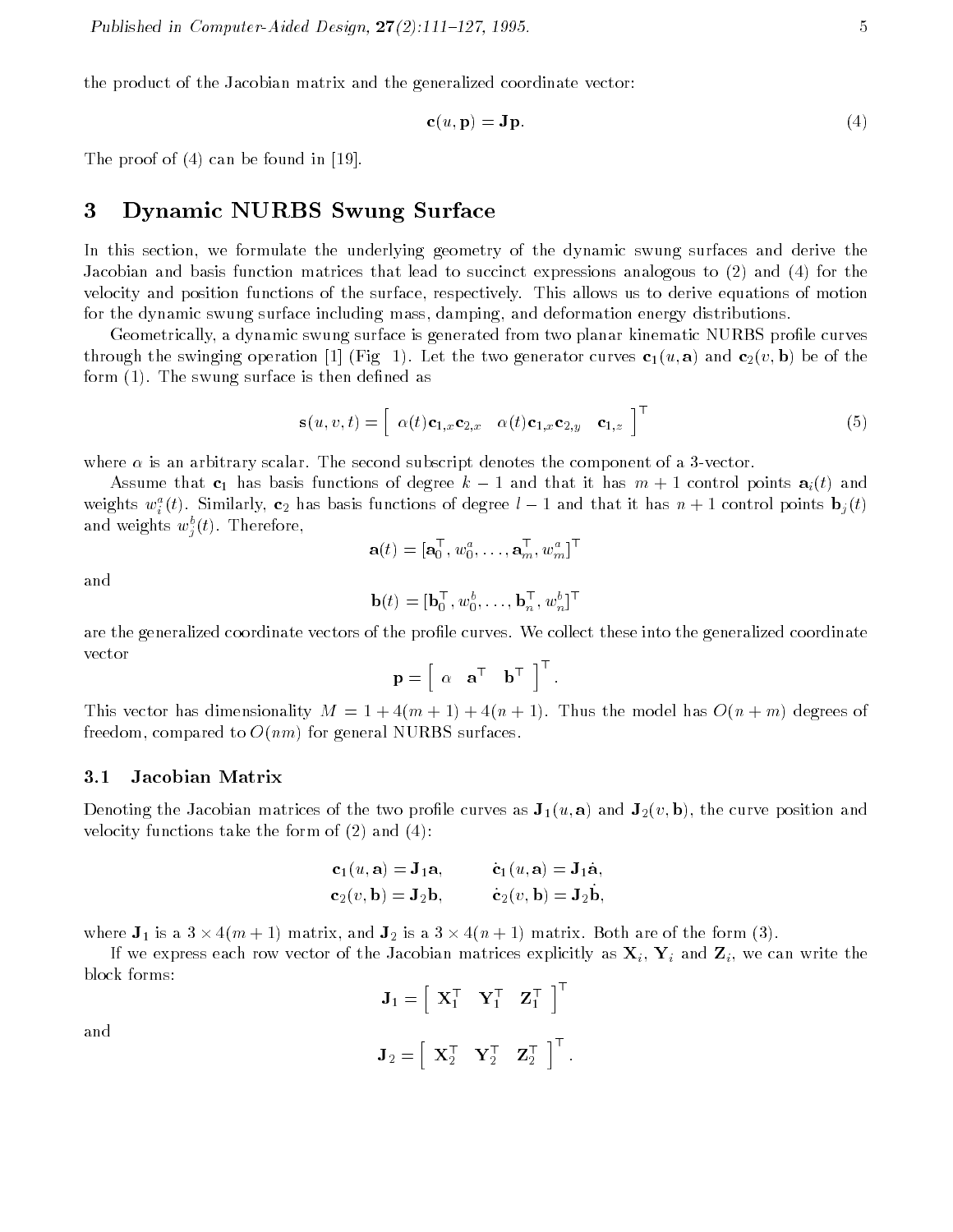The swung surface is therefore written as

$$
\mathbf{s}(u,v,\mathbf{p}) = \begin{bmatrix} \alpha(t) (\mathbf{X}_1 \mathbf{a})(\mathbf{X}_2 \mathbf{b}) \\ \alpha(t) (\mathbf{X}_1 \mathbf{a})(\mathbf{Y}_2 \mathbf{b}) \\ \mathbf{Z}_1 \mathbf{a} \end{bmatrix} .
$$
 (6)

The velocity of the swung surface is

$$
\dot{\mathbf{s}}(u,v,\mathbf{p}) = \mathbf{L}\dot{\mathbf{p}} \tag{7}
$$

where  $L(u, v, p)$  is the Jacobian matrix with respect to the generalized coordinate vector p. Hence, L comprises the vectors  $\partial s/\partial \alpha$ ,  $\partial s/\partial a$ , and  $\partial s/\partial b$ , which are given as follows:

$$
\frac{\partial \mathbf{s}}{\partial \alpha} = \begin{bmatrix} (\mathbf{X}_1 \mathbf{a})(\mathbf{X}_2 \mathbf{b}) \\ (\mathbf{X}_1 \mathbf{a})(\mathbf{Y}_2 \mathbf{b}) \\ 0 \end{bmatrix} = \mathbf{A} \mathbf{c}_2 = (\mathbf{B} - \mathbf{C}) \mathbf{c}_1
$$

where

$$
\mathbf{A}(u,\mathbf{a}) = \begin{bmatrix} \mathbf{X}_1 \mathbf{a} & 0 & 0 \\ 0 & \mathbf{X}_1 \mathbf{a} & 0 \\ 0 & 0 & 0 \end{bmatrix}, \ \mathbf{B}(v,\mathbf{b}) = \begin{bmatrix} \mathbf{X}_2 \mathbf{b} & 0 & 0 \\ \mathbf{Y}_2 \mathbf{b} & 0 & 0 \\ 0 & 0 & 1 \end{bmatrix}, \ \mathbf{C} = \begin{bmatrix} 0 & 0 & 0 \\ 0 & 0 & 0 \\ 0 & 0 & 1 \end{bmatrix};
$$
\n
$$
\frac{\partial \mathbf{s}}{\partial \mathbf{a}} = \begin{bmatrix} \alpha(\mathbf{X}_2 \mathbf{b})\mathbf{X}_1 \\ \alpha(\mathbf{Y}_2 \mathbf{b})\mathbf{X}_1 \\ \mathbf{Z}_1 \end{bmatrix} = \mathbf{B}_{\alpha} \mathbf{J}_1,
$$

where  $\mathbf{B}_{\alpha}(\alpha, v, \mathbf{b}) = \alpha \mathbf{B} + (1 - \alpha) \mathbf{C}$ ; and

$$
\frac{\partial \mathbf{s}}{\partial \mathbf{b}} = \begin{bmatrix} \alpha(\mathbf{X}_1 \mathbf{a}) \mathbf{X}_2 \\ \alpha(\mathbf{X}_1 \mathbf{a}) \mathbf{Y}_2 \\ \mathbf{0} \end{bmatrix} = \mathbf{A}_{\alpha} \mathbf{J}_2,
$$

where  $\mathbf{A}_{\alpha}(\alpha, u, \mathbf{a}) = \alpha \mathbf{A}$ . Hence, we express the Jacobian matrix as

$$
\mathbf{L} = \left[ \begin{array}{cc} \mathbf{A} \mathbf{c}_2 & \mathbf{B}_{\alpha} \mathbf{J}_1 & \mathbf{A}_{\alpha} \mathbf{J}_2 \end{array} \right] \tag{8}
$$

Note that A, A, B, B, and C are 3 - 3 matrices. Therefore, Ac2 is a 3 vector, BJ1 is a 3 - 4(m + 1) matrix, and AJ2 is a 3 - 4(<sup>n</sup> + 1) matrix. Thus, L is a 3 - <sup>M</sup> matrix.

#### 3.2 Basis Function Matrix

Unlike **J** in (4), **L** cannot also serve as the basis function matrix of the swung surface. Let

$$
\mathbf{H}_1 = \begin{bmatrix} \mathbf{0} & \mathbf{B}_{\alpha} \mathbf{J}_1 & \mathbf{0} \end{bmatrix}, \quad \mathbf{H}_2 = \begin{bmatrix} \mathbf{0} & \mathbf{C} \mathbf{J}_1 & \mathbf{A}_{\alpha} \mathbf{J}_2 \end{bmatrix},
$$

$$
\mathbf{H}_3 = \begin{bmatrix} \mathbf{A} \mathbf{c}_2 & \mathbf{C} \mathbf{J}_1 & \mathbf{0} \end{bmatrix}, \quad \mathbf{H}_4 = \begin{bmatrix} \mathbf{0} & \mathbf{C} \mathbf{J}_1 & \mathbf{0} \end{bmatrix}.
$$

It is straightforward to verify that

$$
3\mathbf{s}(u,v,\mathbf{p}) = \mathbf{H}_1\mathbf{p} + \mathbf{H}_2\mathbf{p} + \mathbf{H}_3\mathbf{p} = \mathbf{L}\mathbf{p} + 2\mathbf{H}_4\mathbf{p}.
$$

Thus we have

$$
\mathbf{s}(u, v, \mathbf{p}) = \mathbf{H}\mathbf{p},\tag{9}
$$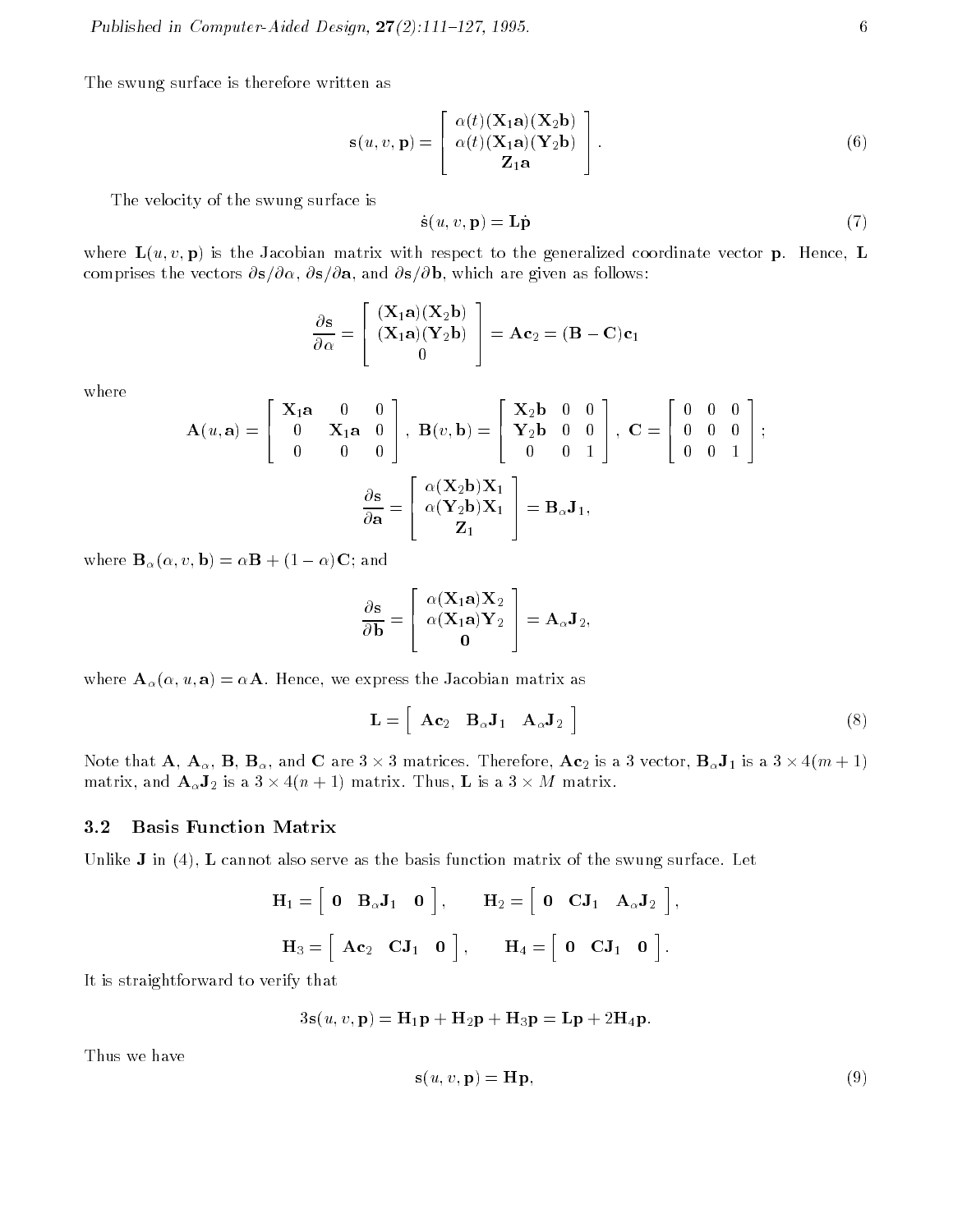where

$$
\mathbf{H} = (\mathbf{L} + 2\mathbf{H}_4)/3\tag{10}
$$

is the 3 - <sup>M</sup> basis function matrix.

#### 3.3 Equations of Motion

The equations of motion of our dynamic NURBS swung surface are derived from the work-energy version of Lagrangian dynamics [22]. To proceed with the Lagrangian formulation, we express the kinetic energy due to a prescribed mass distribution function  $\mu(u, v)$  over the parametric domain of the surface and a Raleigh dissipation energy due to a damping density function  $\gamma(u, v)$ . To define an elastic potential energy, we adopt the *thin-plate under tension* energy model which was proposed in [18] and also used in [12, 14, 17, 19]

$$
U = \frac{1}{2} \int \int \left( \alpha_{1,1} \frac{\partial \mathbf{s}^\top}{\partial u} \frac{\partial \mathbf{s}}{\partial u} + \alpha_{2,2} \frac{\partial \mathbf{s}^\top}{\partial v} \frac{\partial \mathbf{s}}{\partial v} + \beta_{1,1} \frac{\partial^2 \mathbf{s}^\top}{\partial u^2} \frac{\partial^2 \mathbf{s}}{\partial u^2} + \beta_{1,2} \frac{\partial^2 \mathbf{s}^\top}{\partial u \partial v} \frac{\partial^2 \mathbf{s}}{\partial u \partial v} + \beta_{2,2} \frac{\partial^2 \mathbf{s}^\top}{\partial v^2} \frac{\partial^2 \mathbf{s}}{\partial v^2} \right) du dv.
$$
 (11)

The  $\alpha_{i,j}$  (u) v) and  $\beta_{i,j}$  (u) v) are elasticity functions which control tension and rigidity, respectively, in the two parametric coordinate directions. Other energies are applicable, including the nonquadratic, curvaturebased energies in [8, 16]).

Applying the Lagrangian formulation, we obtain the second-order nonlinear equations of motion

$$
\mathbf{M}\ddot{\mathbf{p}} + \mathbf{D}\dot{\mathbf{p}} + \mathbf{K}\mathbf{p} = \mathbf{f}_p + \mathbf{g}_p,\tag{12}
$$

where the mass matrix is

the damping matrix is

$$
\mathbf{M}(\mathbf{p}) = \iint \mu \mathbf{L}^\top \mathbf{L} \, du \, dv,
$$

$$
\mathbf{D}(\mathbf{p}) = \iint \gamma \mathbf{L}^\top \mathbf{L} \, du \, dv,
$$

and the stiffness matrix is

$$
\mathbf{K}(\mathbf{p}) = \iint (\alpha_{1,1} \mathbf{L}_u^{\top} \mathbf{H}_u + \alpha_{2,2} \mathbf{L}_v^{\top} \mathbf{H}_v + \beta_{1,1} \mathbf{L}_u^{\top} \mathbf{H}_{uu} + \beta_{1,2} \mathbf{L}_u^{\top} \mathbf{H}_{uv} + \beta_{2,2} \mathbf{L}_v^{\top} \mathbf{H}_{vv}) du dv
$$

(the subscripts on L and H denote parametric particles particles). M, D and H and M - M, D and M - M - M generalized force, obtained through the principle of virtual work [22] done by the applied force distribution  $f(u, v, t)$  is

$$
\mathbf{f}_p(\mathbf{p}) = \iint \mathbf{L}^\top \mathbf{f}(u, v, t) \, du \, dv.
$$

Because of the geometric nonlinearity, generalized inertial forces

$$
\mathbf{g}_p(\mathbf{p}) = -\iint \mu \mathbf{L}^\top \dot{\mathbf{L}} \dot{\mathbf{p}} \, du \, dv
$$

are also associated with the models. The derivation of the equations of motion (12) proceeds in the same manner as for D-NURBS (see [19] for the details).

#### 4 4 Numerical Simulation

The evolution of p, determined by (12) with time-varying matrices, cannot be solved analytically in general. Instead, we pursue an efficient numerical implementation using finite-element techniques [23].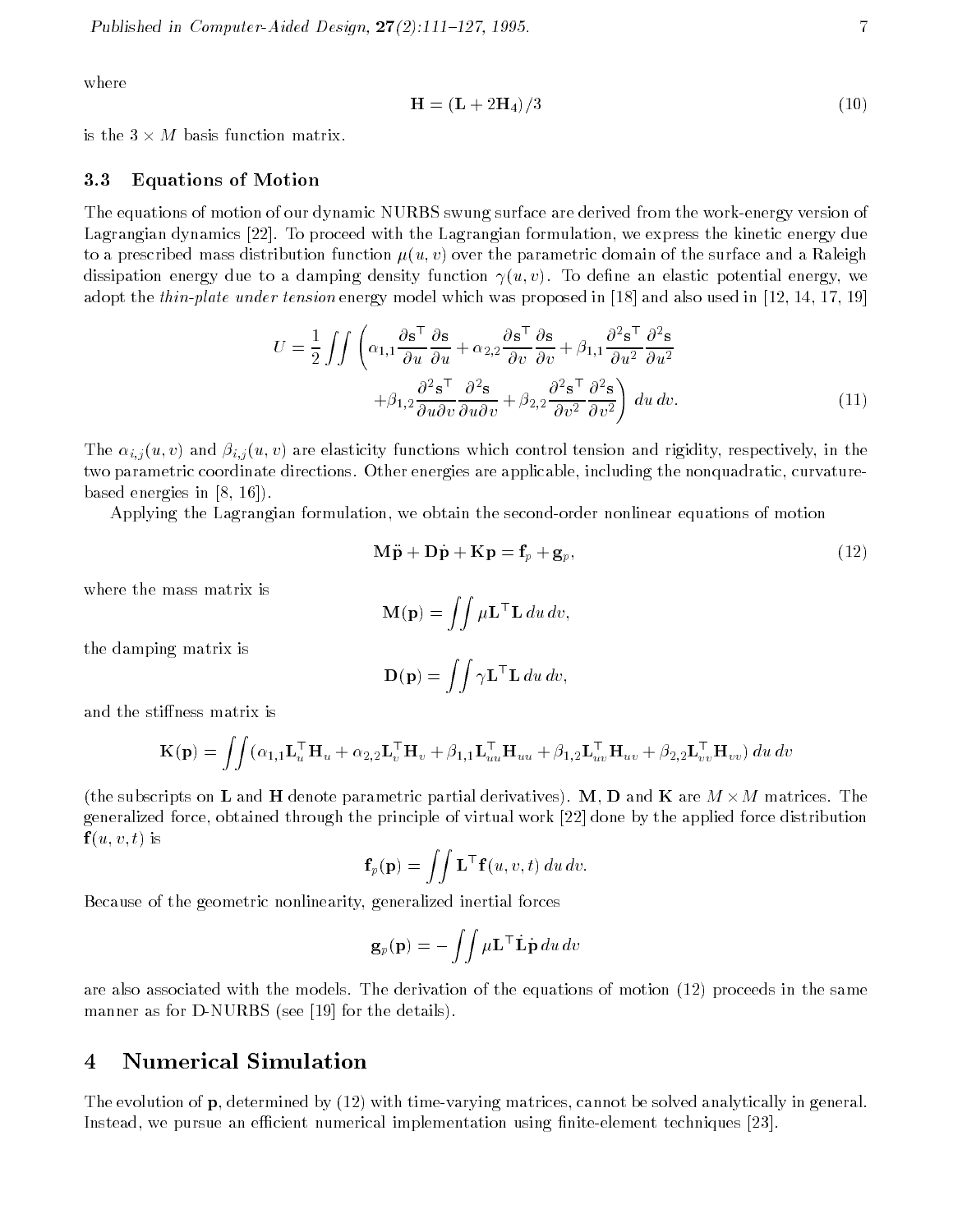Standard finite element codes explicitly assemble the global matrices that appear in the discrete equations of motion [23]. We use an iterative matrix solver to avoid the cost of assembling the global  $M, D$ , and K. In this way, we work with the individual element matrices and construct nite element data structures that permit the parallel computation of element matrices.

#### Matrix Structure and Computation  $4.1$

We examine the mass and damping matrices. Both matrices involve the integration of  $L<sup>T</sup>L$  in the parametric domain where **L** is given in (8). Based on (8),  $L^{\top}L$  is decomposed into the following block matrices:

$$
\mathbf{L}^{\top}\mathbf{L} = \begin{bmatrix} \mathbf{F}_{1,1} & \mathbf{F}_{1,2} & \mathbf{F}_{1,3} \\ \mathbf{F}_{2,2} & \mathbf{F}_{2,3} \\ \text{symmetric} & \mathbf{F}_{3,3} \end{bmatrix}
$$
(13)

 $\mathbf{r}_{1,1} = \mathbf{c}_2 \mathbf{A}^\top \mathbf{A} \mathbf{c}_2 = (\mathbf{A}_1 \mathbf{a})^\top \|\mathbf{c}_2\|^\top,$  $\mathbf{F}_{1,2} = \mathbf{c}_2^{\top} \mathbf{A}^{\top} \mathbf{B}_{\alpha} \mathbf{J}_1 = \alpha \left\| \mathbf{c}_2^{\top} \right\|^{-} (\mathbf{A})$  $\sqrt{11}$  $\mathbf{r}_{1,3} = \mathbf{c}_2 \mathbf{A}^\top \mathbf{A}_{\alpha} \mathbf{J}_2 = \alpha (\mathbf{A}_1 \mathbf{a})^\top \mathbf{c}_2 \mathbf{J}_2,$  $\mathbf{F}_{2,2} = \mathbf{J}_1 \mathbf{B}_{\alpha} \mathbf{B}_{\alpha} \mathbf{J}_1 = \alpha^2 \|\mathbf{C}_2\|^\top \mathbf{A}_1 \mathbf{A}_1 + \mathbf{Z}_1 \mathbf{Z}_1,$  $\mathbf{r}_{2,3} = \mathbf{J}_1 \mathbf{D}_{\alpha} \mathbf{A}_{\alpha} \mathbf{J}_2 = \alpha^2 \mathbf{A}_1 (\mathbf{A}_1 \mathbf{a}) \mathbf{c}_2 \mathbf{J}_2$ , and  $\mathbf{r}_{3,3} = \mathbf{J}_2 \mathbf{A}_{\alpha} \mathbf{A}_{\alpha} \mathbf{J}_2 = \alpha^{\dagger} (\mathbf{A}_1 \mathbf{a})^{\dagger} \mathbf{J}_2 \mathbf{J}_2.$ 

See Appendix A for the details about the stiffness matrix.

### 4.2 Element Data Structures

We define an element data structure which contains the geometric specification of the surface patch element along with its physical properties. A complete dynamic swung surface is then implemented as a data structure which consists of an ordered array of elements with additional information. The element structure includes pointers to appropriate components of the global vector p (control points and weights). Neighboring elements will share some generalized coordinates. The shared variables will have multiple pointers impinging on them. We also allocate in each element an elemental mass, damping, and stiffness matrix, and include in the element data structure the quantities needed to compute these matrices. These quantities include the mass  $\mu$ ,  $u, v$ ), damping  $\mu$  (u, v), and elasticity  $\alpha_{i,j}$  (u, v),  $\mu_{i,j}$  (u, v) density functions, which may be represented as analytic functions or as parametric arrays of sample values.

#### 4.3 Calculation of Element Matrices

The integral expressions for the mass, damping, and stiffness matrices associated with each element are evaluated numerically using Gaussian quadrature [24]. We shall explain the computation of the element mass matrix; the computation of the damping and stiffness matrices follow suit. Assuming the parametric  $\alpha$ omain of the element is  $[w_0; w_1] \wedge [v_0; v_1]$ , the expression for entry  $m_{ij}$  of the mass matrix takes the meeting form  $\overline{a}$   $\overline{a}$   $\overline{b}$  $2.01$ 

$$
m_{ij} = \int_{u_0}^{u_1} \int_{v_0}^{v_1} \mu(u, v) f_{ij}(u, v) du dv,
$$

where  $f_{i,j}$  are entries of the matrix in (13). Given integers by and I  $g$  and Nh, we can not define  $g_{j,j}$  and  $g_{j,j}$ and abscribed abscribed up the two parametric directions such that military  $\mu$  is the approximated by  $\mu$  [24]

$$
m_{ij} \approx \sum_{g=1}^{N_g} \sum_{h=1}^{N_h} a_g b_h \mu(u_g, v_h) f_{ij}(u_g, v_h).
$$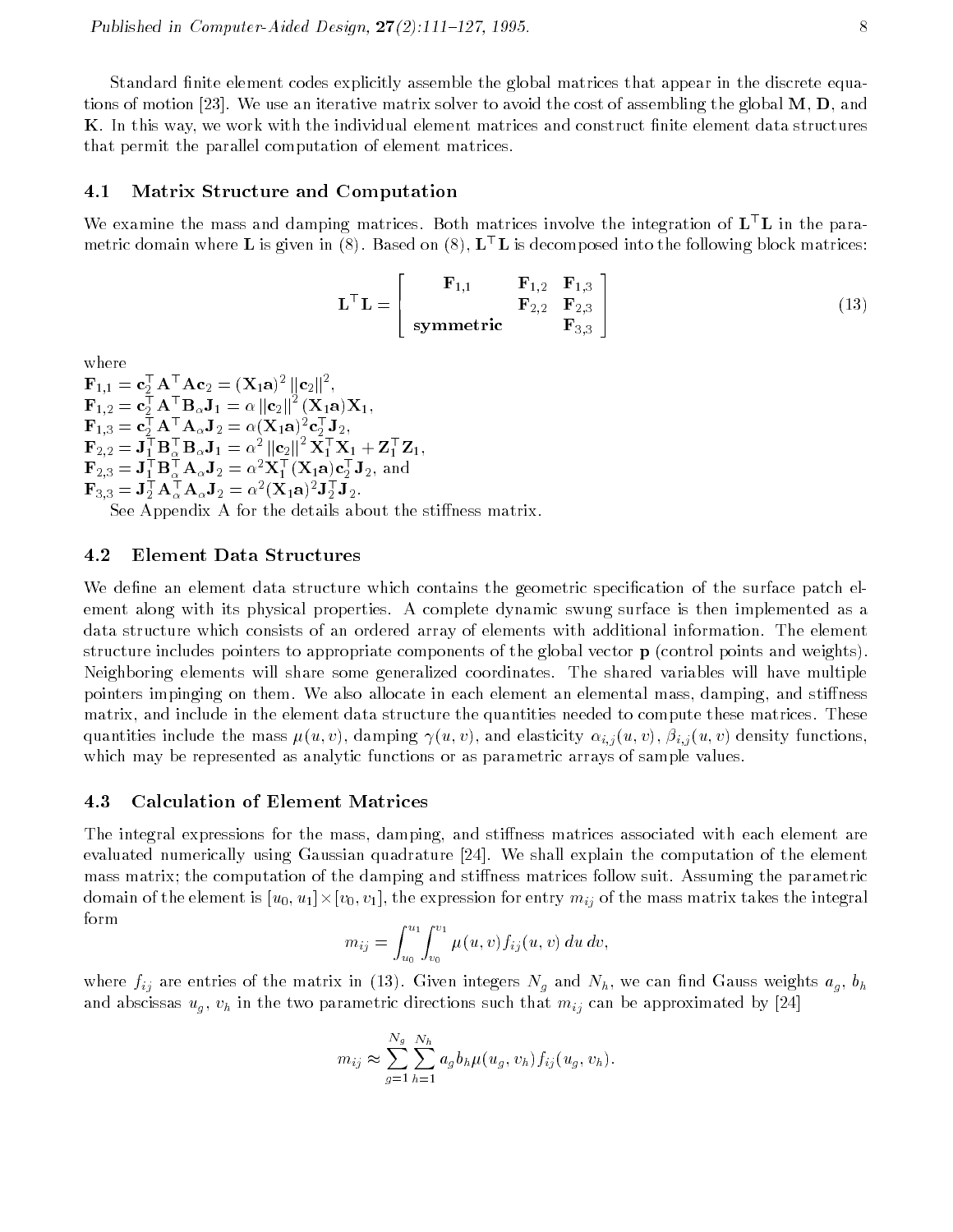We apply the de Boor algorithm [25] to evaluate fij (ug ; vh). In general, Gaussian quadrature evaluates the integral exactly with N weights and abscissas for polynomials of degree  $2N - 1$  or less. In our system we choose Ng and Nh to be integers between 4 and 7. Our experiments indicate that matrices computed in this way lead to stable, convergent solutions.

Note that in the case where the mass, damping, and stiffness properties are uniform over the surface and, therefore, reduce to scalar quantities, the double sum in the Gaussian integration formula decomposes into the product of two independent sums over each of the univariate domains of the generator curves and it becomes much more efficient.

#### 4.4 Discrete Dynamics Equations

To integrate (12) in an interactive modeling environment, it is important to provide the modeler with visual feedback about the evolving state of the dynamic model. Rather than using costly time integration methods that take the largest possible time steps, it is more crucial to provide a smooth animation by maintaining the continuity of the dynamics from one step to the next. Hence, less costly yet stable time integration methods that take modest time steps are desirable.

The state of the dynamic NURBS swung surface at time  $t + \Delta t$  is integrated using prior states at time t and  $t - \Delta t$ . To maintain the stability of the integration scheme, we use an implicit time integration method, which employs discrete derivatives of  $\bf{p}$  using backward differences

$$
\ddot{\mathbf{p}}^{(t+\Delta t)} = (\mathbf{p}^{(t+\Delta t)} - 2\mathbf{p}^{(t)} + \mathbf{p}^{(t-\Delta t)})/\Delta t^2,
$$

and

$$
\dot{\mathbf{p}}^{(t+\Delta t)} = (\mathbf{p}^{(t+\Delta t)} - \mathbf{p}^{(t-\Delta t)})/2\Delta t.
$$

We obtain the time integration formula

$$
(2\mathbf{M} + \Delta t \mathbf{D} + 2\Delta t^2 \mathbf{K}) \mathbf{p}^{(t+\Delta t)} = 2\Delta t^2 (\mathbf{f}_p + \mathbf{g}_p) + 4\mathbf{M} \mathbf{p}^{(t)} - (2\mathbf{M} - \Delta t \mathbf{D}) \mathbf{p}^{(t-\Delta t)}
$$
(14)

where the superscripts denote evaluation of the quantities at the indicated times. The matrices and forces are evaluated at time t.

We employ the conjugate gradient method to obtain an iterative solution [24]. To achieve interactive simulation rates, we limit the number of conjugate gradient iterations per time step to 10. We have observed that 2 fterations typically suffice to converge to a residual of less than 10 °. More than 2 fterations tend to be necessary when the physical parameters (mass, damping, tension, stiffness, applied forces) are changed signicantly during dynamic simulation. Hence, our implementation permits the real-time simulation of dynamic swung surfaces on common graphics workstations. Quadratic and cubic surfaces with more than 200 constrained control points can be simulated at interactive rates.

The equations of motion allow realistic dynamics such as would be desirable for physics-based computer graphics animation. It is possible, however, to make simplications that further reduce the computational cost of (14) to interactively sculpt larger surfaces. For example, in CAGD applications such as data fitting where the modeler is interested only in the final equilibrium configuration of the model, it makes sense to simplify (12) by setting the mass density function  $\mu(u, v)$  to zero, so that the inertial terms vanish. This economizes on storage and makes the algorithm more efficient. With zero mass density, (12) reduces to the first-order system

$$
\mathbf{D}\dot{\mathbf{p}} + \mathbf{K}\mathbf{p} = \mathbf{f}_p. \tag{15}
$$

Discretizing the derivatives of  $p$  in (15) with backward differences, we obtain the integration formula

$$
(\mathbf{D} + \Delta t \mathbf{K}) \mathbf{p}^{(t + \Delta t)} = \Delta t \mathbf{f}_p + \mathbf{D} \mathbf{p}^{(t)}
$$
\n(16)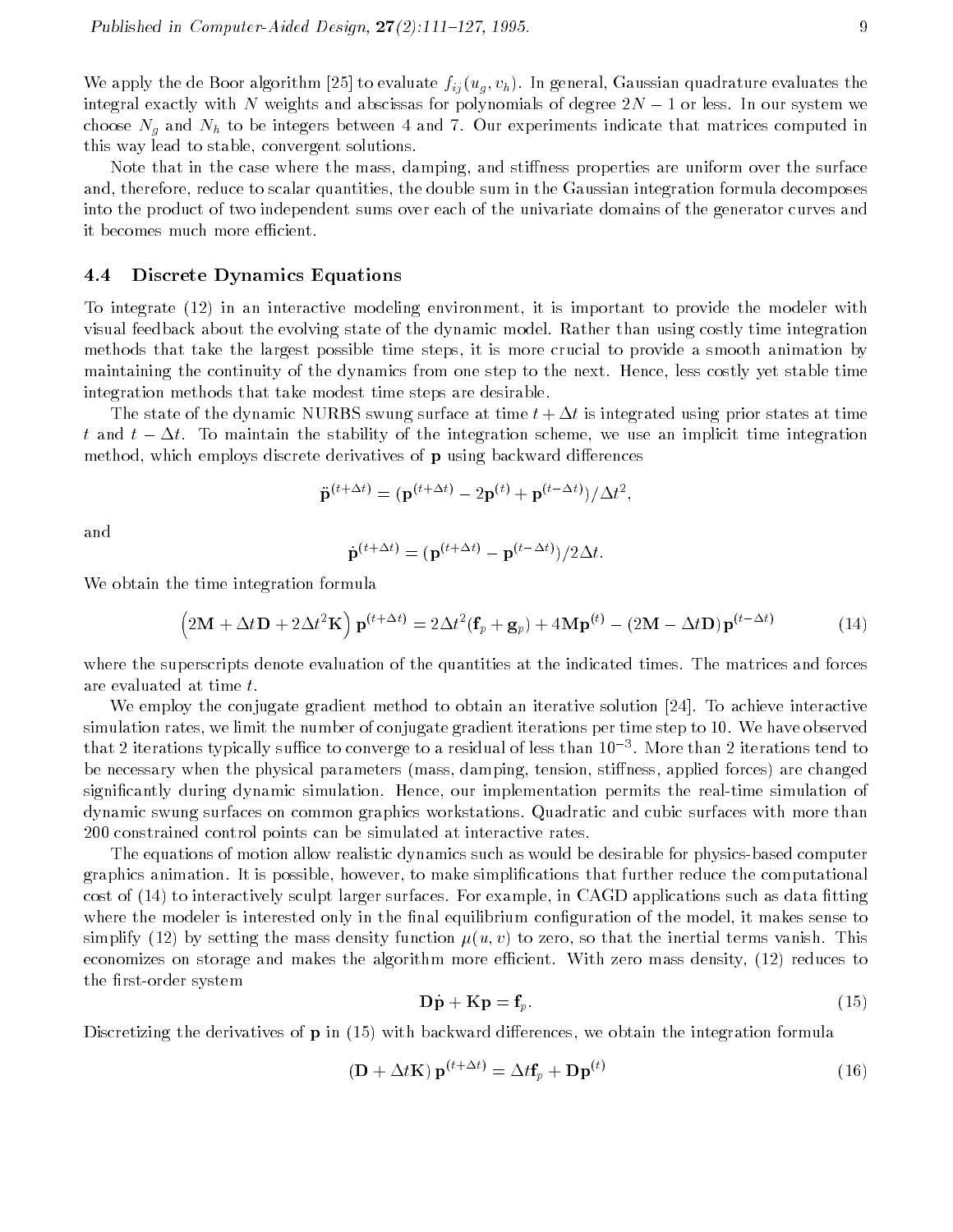## 5 Physics-Based Shape Design

In the physics-based shape design approach, design requirements may be satisfied through the use of energies, forces, and constraints. The designer may apply time-varying forces to sculpt shapes interactively or to optimally approximate data. Certain aesthetic constraints such as \fairness" are expressible in terms of elastic energies that give rise to specific stiffness matrices  $K$ . Other constraints include position or normal specification at surface points, and continuity requirements between adjacent surface patches. By building the dynamic swung surface upon the standard geometry of the NURBS swung surface, we allow the modeler to continue to use the whole spectrum of advanced geometric design tools that have become prevalent, among them, the imposition of geometric constraints that the final shape must satisfy.

### 5.1 Applied Forces

Sculpting tools may be implemented as applied forces. The force  $f(u, v, t)$  represents the net effect of all applied forces. Typical force functions are spring forces, repulsion forces, gravitational forces, inflation forces, etc. [8].

For example, consider connecting a material point  $(u_0, v_0)$  of a dynamic swung surface to a point  $d_0$  in space with an ideal Hookean spring of stiffness  $k$ . The net applied spring force is

$$
\mathbf{f}(u,v,t) = \iint k(\mathbf{d}_0 - \mathbf{s}(u,v,t)) \delta(u - u_0, v - v_0) du dv,
$$
\n(17)

where the  $\delta$  is the unit delta function. Equation (17) implies that  $f(u_0, v_0, t) = k(d_0 - s(u_0, v_0, t))$  and vanishes elsewhere on the surface, but we can generalize it by replacing the  $\delta$  function with a smooth kernel (e.g., a unit Gaussian) to spread the applied force over a greater portion of the surface. Furthermore, the points  $(u_0, v_0)$  and  $\mathbf{d}_0$  need not be constant, in general. We can control either or both using a mouse to obtain an interactive spring force.

#### 5.2 Constraints

In practical applications, design requirements may be posed as a set of physical parameters or as geometric constraints. Nonlinear constraints can be enforced through Lagrange multiplier techniques [26, 27, 28]. This approach increases the number of degrees of freedom, hence the computational cost, by adding unknowns  $\lambda_i$ , known as Lagrange multipliers, which determine the magnitudes of the constraint forces. The augmented Lagrangian method [26] combines the Lagrange multipliers with the simpler penalty method [9]. The Baumgarte stabilization method [29] solves constrained equations of motion through linear feedback control (see also [10, 19]). These techniques are appropriate for the dynamic swung surfaces with constraints.

Linear geometric constraints such as point, curve, and surface normal constraints can be easily incorporated into dynamic swung surface by reducing the matrices and vectors in (12) to a minimal unconstrained set of generalized coordinates. For example, the two generator curves must be embedded in  $x - z$  and  $x - y$ planes, respectively. If the model is confined as a surface of revolution, the degrees of freedom associated with the second profiles must be constrained geometrically to admit a circle. Linear constraints can be implemented by applying the same numerical solver on an unconstrained subset of p. See [19] for a detailed discussion on constraints in the context of D-NURBS.

Dynamic surfaces constructed from NURBS geometry have an interesting idiosyncrasy due to the weights. While the control point components of **p** may take arbitrary finite values in  $\Re$ , negative weights may cause the denominator to vanish at some evaluation points, causing the matrices to diverge. Although not forbidden, negative weights are not useful. We enforce positivity of weights at each simulation time step by simply projecting any weight value that has drifted below a small positive threshold back to this lower bound (nominally 0.1). Another potential difficulty is that lower weight values tend to flatten the surface in the vicinity of the control points, lowering the deformation energy; thus the weights may tend to decrease. One solution is to use a more complex deformation energy that does not favor flat surfaces as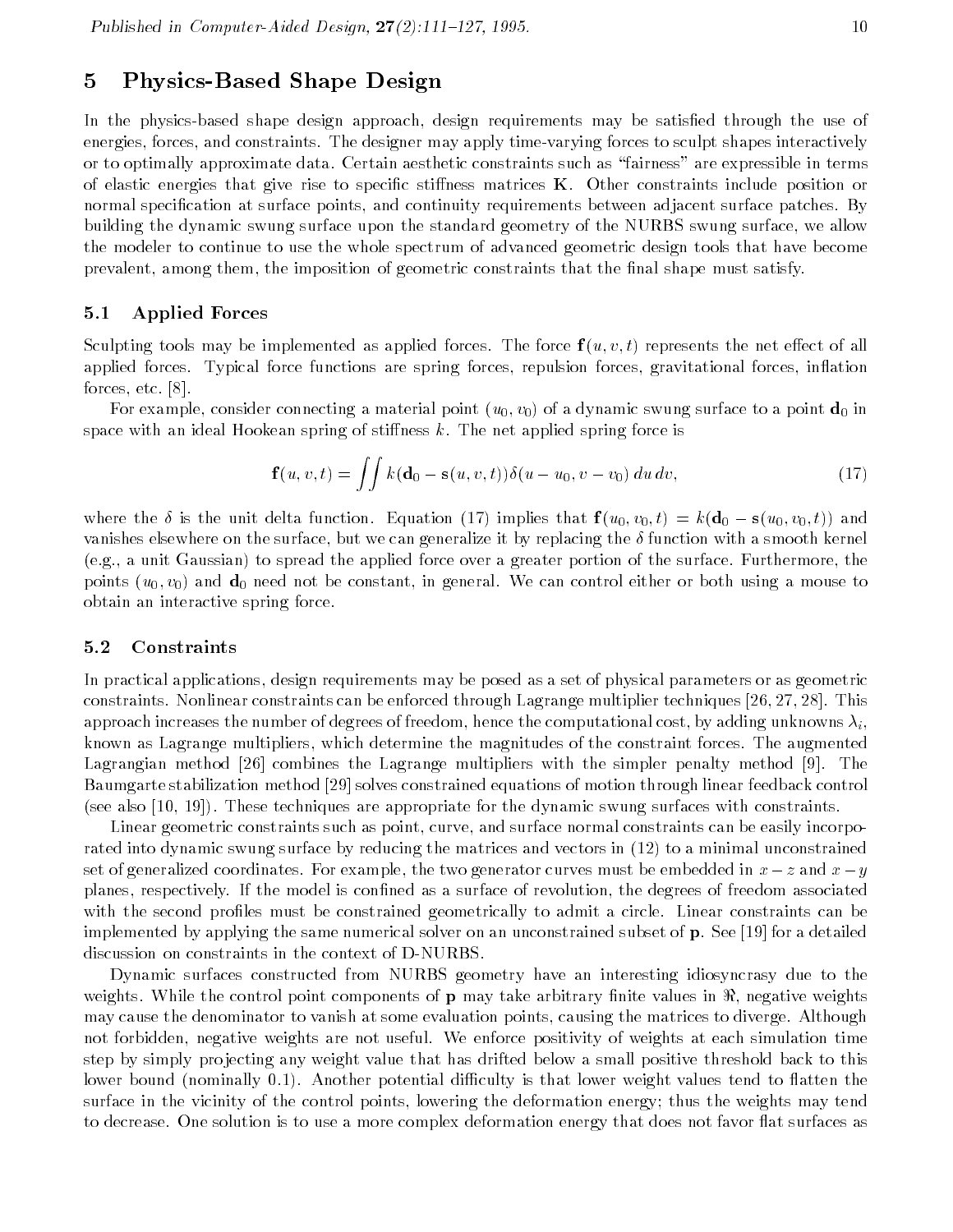in [16]. Alternatively, we can counteract the tendency and also give the designer the option of constraining the weights hear certain desired target values  $w_i^{\pm}$  by including in the surface energy the penalty term i $c\sum (w_i - w_i^0)$ , where  $c$  controls the tightness of the constraint.

## 6 Applications and Results

i

We have developed a prototype modeling system based on dynamic NURBS swung surfaces. Currently, the system implements surfaces with basis functions of order 2, 3, or 4 (i.e., from linear to cubic) and geometric constraints. The system is written in C and is packaged as an interactive Iris Explorer module on Silicon Graphics workstations. It may be combined with existing Explorer modules for data input and surface visualization. Our parallelized iterative numerical algorithm takes advantage of an SGI Iris 4D/380VGX multiprocessor.

Users can sculpt surface shapes in conventional geometric ways, such as by sketching control polygons of arbitrary prole curves, repositioning control points, and adjusting associated weights, or according to the physics-based paradigm through the use of forces. They can satisfy design requirements by adjusting the internal physical parameters such as the mass, damping, and stiffness densities, along with force gain factors, interactively through Explorer control panels. The following sections demonstrate applications of dynamic NURBS swung surfaces to rounding and blending, scattered data fitting, and interactive sculpting.

## 6.1 Rounding and Blending

The rounding and blending of surfaces is usually attempted geometrically, by enforcing continuity requirements on the fillet which interpolates between two or more surfaces. By contrast, the dynamic NURBS swung surface can produce a smooth llet by minimizing its internal deformation energy sub ject to position and normal constraints. The dynamic simulation automatically produces the desired final shape as it achieves equilibrium.

Fig. 5 demonstrates the rounding of a polyhedral toroid. The profile curve on the  $x-z$  plane is a quadratic NURBS curve with 17 control points. The trajectory curve on the x-y plane is also a quadratic NURBS with 17 control points. Note that, the corners of the curves can be represented exactly with multiple control points or approximately by setting a very large weight. If this model were a general NURBS surface, it would have 289 control points and weights. As a swung surface it has only 34 control points and weights which are considered the generalized coordinates of the dynamic model. The wireframe and shaded shapes is shown in Fig. 5(a) and Fig. 5(b). After initiating the physical simulation, the corners and sharp edges are rounded as the final shape equilibrates into the minimal energy state shown in Fig.  $5(c-d)$ .

Fig. 6 illustrates the rounding of a cubical solid. The profile is a quadratic NURBS with 15 control points, and the tra jectory is a linear NURBS with 5 control points. The rounding operation is applied in the vicinity of the middle edge. In Fig. 6(a-b) shows the wireframe and shaded ob jects, respectively. The rounded shape is shown in Fig. 6(c-d).

Fig. 7 shows a blending example involving a cylindrical pipe. The circular profile is a quadratic curve with 7 control points. The piecewise linear trajectory has 5 control points. The initial right-angle pipe and the final rounded pipe are shown in Fig.  $7(a-d)$ .

To demonstrate automatic weight variation in the dynamic model in accordance with physical parameters, we have conducted an experiment with the polyhedral toroid shown in Fig.  $5(a)$ . We fix all 137 degrees of freedom of the toroid, which occupies the cube  $-1 \leq x, y, z \leq 1$ , except for one weight associated with the control point  $(1.0, 0.0, 1.0)$  which is initially set to 50.0 to form the corner. This weight is permitted to vary subject to varying physical parameters and external force (Fig. 2). Initially  $\gamma = 100.0$  and the remaining parameters are zero  $(\Delta t = 0.248)$ . Starting the dynamic simulation, we first gradually increase  $\alpha_{1,2}$  from zero to 150.0. As shown in Fig. 2, the value of the free weight decreases quickly towards its lower limit 0:3 in under 100 iterations (dashed plot). This reduces the deformation energy by rounding the corner. Next, we attach a spring force from the point  $(1.0, 1.0, 1.0)$  to the nearest surface point. As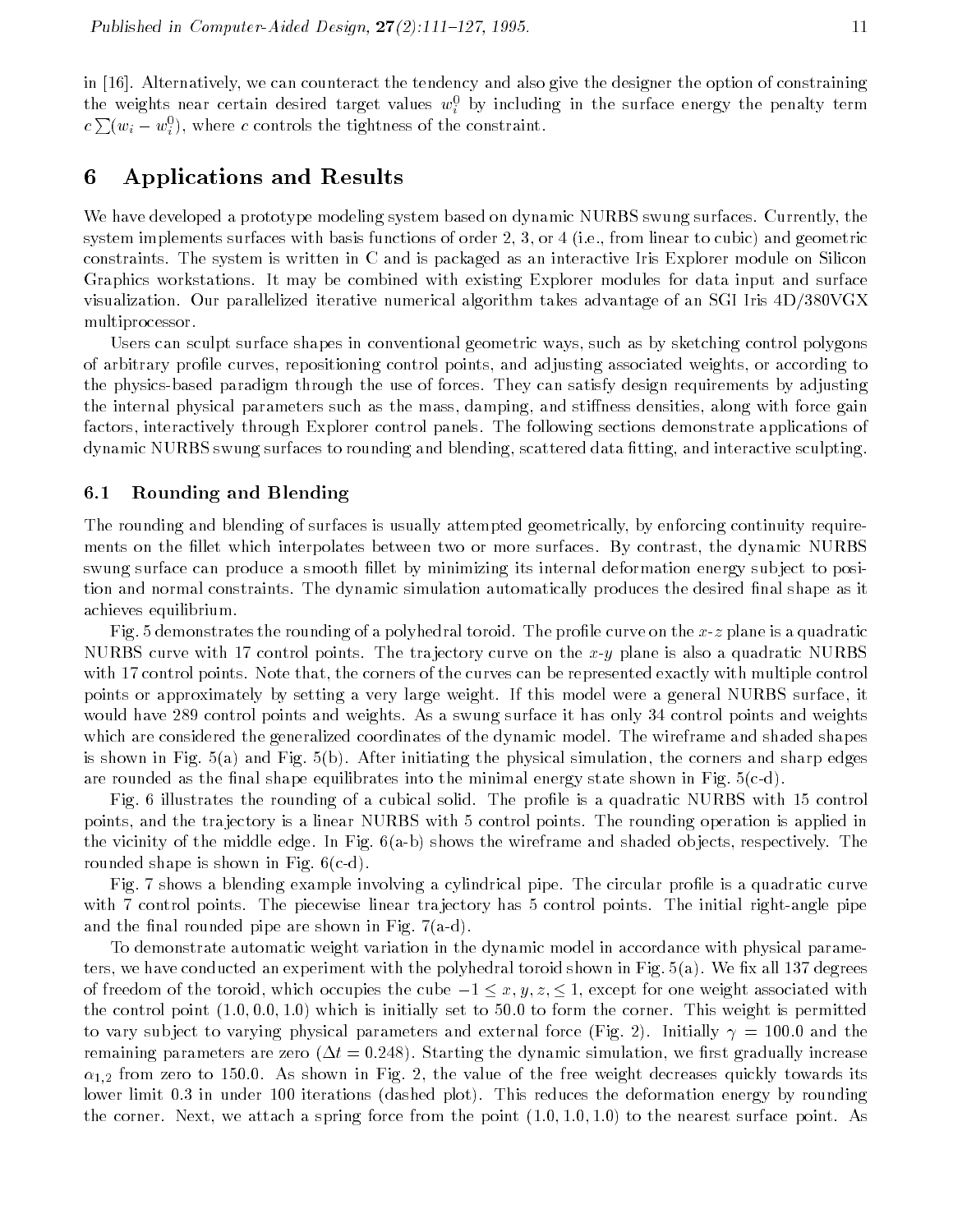



Figure 2: Free weight variation subject to varying physical parameters and external force (see text).

the stiffness constant of this spring is slowly increased from zero to  $1,000.0$ , the weight increases (solid plot in Fig. 2) thus recreating a corner. Next, we vary  $\beta_{2,2}$  from zero to 100.0 (dotted plot in Fig. 2). The increased rigidity of the surface causes the weight to decrease, again rounding the corner. Finally, we increase the spring stiffness to 10,000.0 (stippled plot in Fig. 2), thus counteracting the increased stiffness and causing the weight to increases to again recreate the corner. This experiment demonstrates that when control points are fixed, a free weight will automatically decrease to decrease the deformation energy by flattening the surface locally, unless external forces counteract this tendency. When control points are free, they will also vary as well to produce an analogous physical effect.

## 6.2 Scattered Data Fitting

A useful modeling technique is based on fitting surfaces to unstructured constraints, generally known as scattered data fitting. Interesting situations arise when there are fewer or more data points than there are degrees of freedom in the model, leading to underconstrained or overconstrained fitting problems. The inclusion of an elastic energy in our dynamic surfaces makes them applicable to such problems.

The data interpolation problem is amenable to common constraint techniques [26]. Approximation can be achieved by physically coupling the dynamic NURBS swung surface to the data through Hookean spring forces (17). We interpret  $\mathbf{a}_0$  in (17) as the data point (generally in  $\pi$  ) and ( $u_0,v_0$ ) as the parametric coordinates associated with the data point (which may be the nearest material point of the surface). The spring constant c determines the closeness of fit to the data point.  $^2$ 

To find the closest point on the model for arbitrarily sampled data  $(x_0, y_0, z_0)$ , we exploit the special symmetric structure of NURBS swung surface through the following two-step search scheme. We first find

 $2C$ ross-validation provides a principled approach to choosing the relevant physical parameters—typically the ratio of data force spring constants to surface stiffnesses-for given data sets [30]. For the special case of zero-mean Gaussian data errors, optimal approximation in the least squares residual sense results when <sup>c</sup> is proportional to the inverse variance of data errors.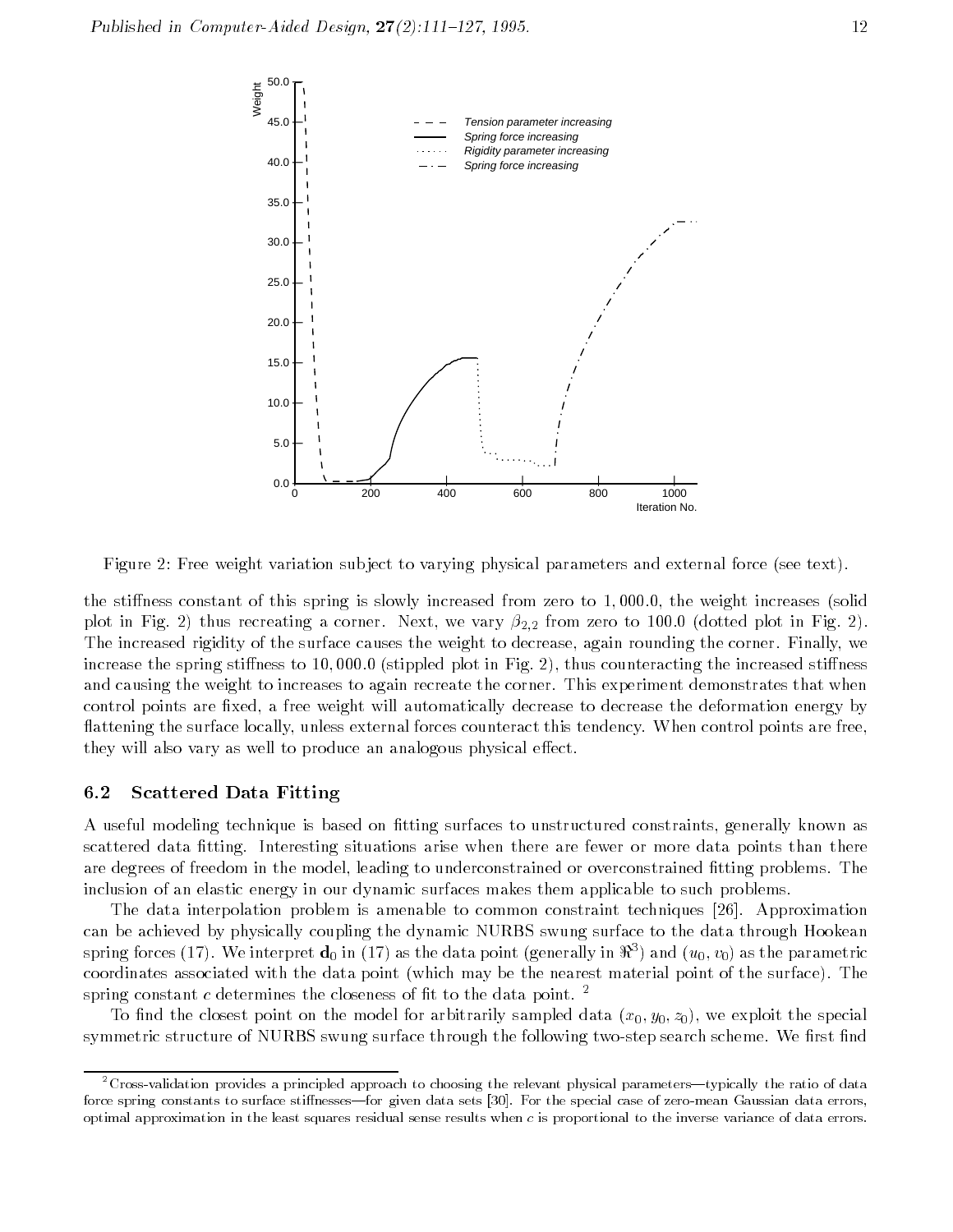

Figure 3: Least Squared Fitting Errors For NRCC Pot (see text).

the  $v_0$  such that  $c_1(v_0)$  is nearest to  $(x_0, y_0)$ . Then we search the isoparametric curve  $s(u, v_0)$  and find the  $u_0$  such that  $s(u_0, v_0)$  is the closest to  $(x_0, y_0, z_0)$ . Experiments show that this approximation approach leads to satisfactory results because the mapping is recomputed at each simulation step. More importantly, we reduce the complexity of optimal matching from  $O(mn)$  for a general m by n D-NURBS surface [19] to  $O(m+n)$ . For large m and n, the dynamic simulation is speeded up significantly. Other techniques such as nonlinear optimization are applicable to finding the closest point.

An important advantage of our models, despite the fact that they are profile surfaces, is that they can be fitted to arbitrarily distributed empirical data that are not aligned along any particular isoparametric curve pattern. We first use a dynamic swung surface generated by two quadratic profiles with 10 and 7 control points to reconstruct a clay pot which has been densely sampled by a cylindrical laser scanner to produce about 1.2  $\times$  10° data points. The 7 control points and weights of the cross-section prome are constrained so as to permit only surfaces of circular cross section. We randomly selected only 20 data points from which to reconstruct a surface of revolution. Fig. 8 shows the sample points, the cylindrical initial condition, and the final fitted shape rendered with the texture map of the object acquired by the scanner. The elastic energy of the surface allows it to interpolate between data points. The physical parameters used in this experiment were mass  $\mu = 0.0$ , damping  $\gamma = 60.0$ , bending stiffness parameter  $\beta_{1,1} = 14.0$  while all the others are zero, data spring constants  $c_i = 900.0$ . The surface fitting stabilizes in a few seconds with a time step  $\Delta t = 0.3$ .

We report two more experiments with the above surface fitting scenario in order to investigate the least-squares fitting errors under different circumstances. In the first experiment, we initially fix all 10 weights of the profile curve. An optimal fit is achieved after 81 iterations. The decreasing error is plotted by the dashed plot in Fig. 3. Then we free the weights at iteration 131 and the model is able to further reduce the fitting error because it now has more degrees of freedom at its disposal. The dotted plot in the figure indicates the improved fit. In the second experiment, the weights are set free from the start of the dynamic simulation. After 295 iterations, the optimal fitting is recorded by the solid plot in Fig. 3. The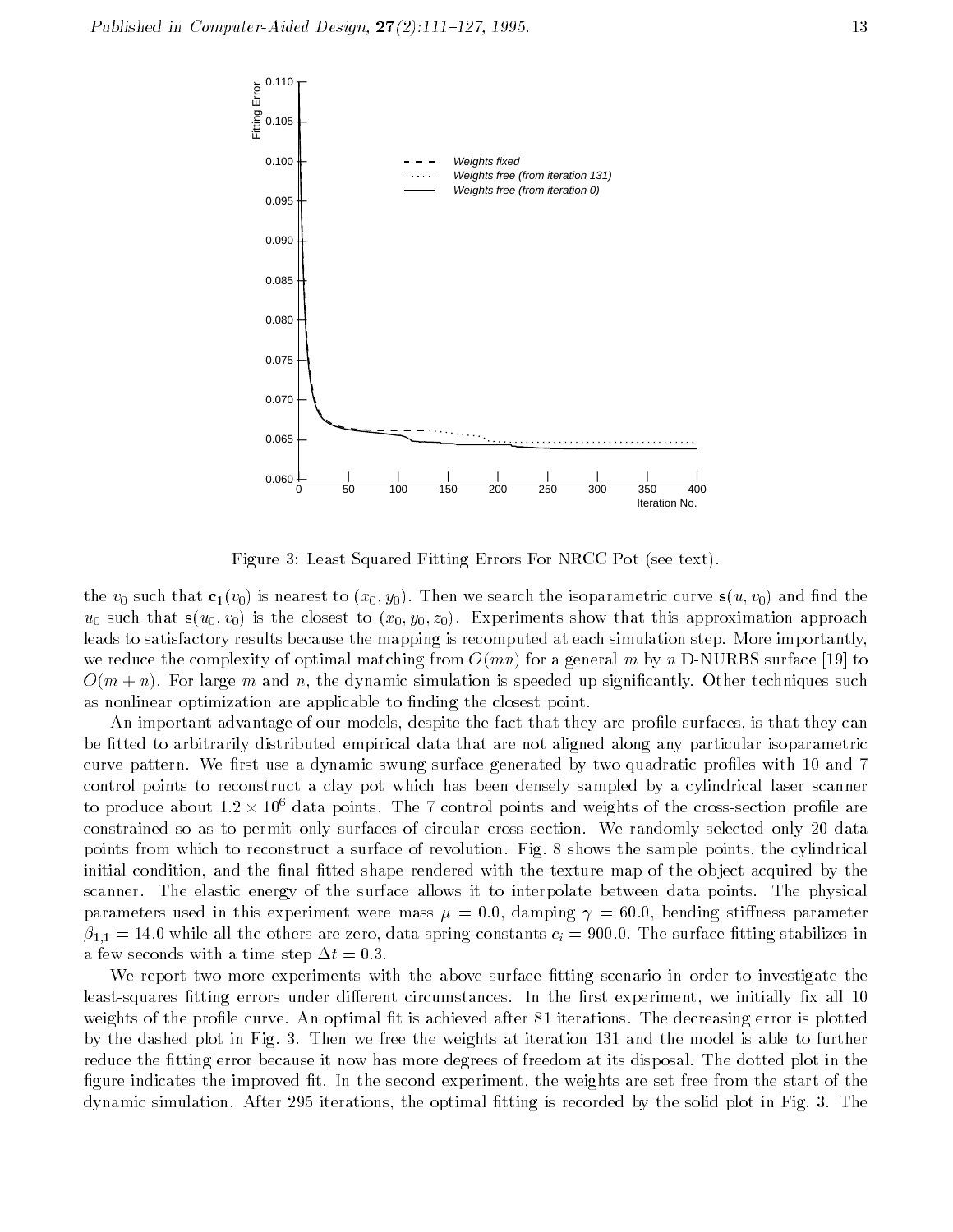| <i>Iteration No.</i> | Weights |       |       |           |           |       |                   |       |       |       |  |
|----------------------|---------|-------|-------|-----------|-----------|-------|-------------------|-------|-------|-------|--|
|                      | $w_0$   | $w_1$ | $w_2$ | $w_3$     | $w_4$     | $w_5$ | $w_{\mathcal{E}}$ | $w_7$ | $w_8$ | $w_9$ |  |
| initial              | 1.000   | 1.000 | 1.000 | 1.000     | 1.000     | 0.001 | $1.000\,$         | 1.000 | 1.000 | 1.000 |  |
| 80                   | 1.000   | 1.000 | 1.000 | 1.000     | $1.000\,$ | 000.1 | $1.000\,$         | 1.000 | 1.000 | 1.000 |  |
| 160                  | 1.012   | 1.011 | 1.011 | $1.096\,$ | 0.884     | 0.978 | 0.998             | 1.019 | 0.957 | 1.023 |  |
| 240                  | 1.042   | 1.030 | 1.041 | $1.260\,$ | 0.513     | 0.941 | 1.031             | 1.029 | 0.893 | 1.065 |  |
| 320                  | 1.042   | 1.030 | 1.041 | $1.260\,$ | 0.513     | 0.941 | .031              | .029  | 0.893 | 1.065 |  |
| final                | 1.042   | 1.030 | 1.041 | .260      | 0.513     | 0.941 | 1.031             | 1.029 | 0.893 | 1.065 |  |

Table 1: Variation of weights in experiment 1.

| <i>Iteration No.</i> | Weights   |           |           |           |           |           |         |           |       |       |
|----------------------|-----------|-----------|-----------|-----------|-----------|-----------|---------|-----------|-------|-------|
|                      | $w_0$     | $w_1$     | $w_2$     | $w_3$     | $w_4$     | $w_5$     | $w_{6}$ | $w_7$     | $w_8$ | $w_9$ |
| initial              | 0.001     | 1.000     | 1.000     | 1.000     | $1.000\,$ | $1.000\,$ | 1.000   | $1.000\,$ | 1.000 | 1.000 |
| 80                   | 1.004     | $1.008\,$ | 1.004     | $1.060\,$ | 0.925     | 0.997     | 1.001   | $1.010\,$ | 0.977 | 1.008 |
| 160                  | $1.056\,$ | $1.045\,$ | 1.059     | 1.350     | 0.392     | 0.785     | 1.066   | 1.026     | 0.864 | 1.087 |
| 240                  | $1.072\,$ | $1.058\,$ | 1.076     | 1.377     | 0.304     | 0.623     | 1.126   | 1.020     | 0.845 | 1.106 |
| 320                  | 1.094     | 1.079     | 1.098     | 1.357     | 0.300     | 0.587     | 1.144   | 1.013     | 0.826 | 1.130 |
| final                | 1.094     | l .079    | $1.098\,$ | 1.357     | 0.300     | 0.587     | .144    | 1.013     | 0.826 | 1.130 |

Table 2: Variation of weights in experiment 2.

weight values in the two experiments are given in Table 1 and 2, respectively. The experiments indicate that, at least in this situation, a slightly better surface fit is obtained when the model is permitted to use all of the available degrees of freedom from the start of the fitting process. Obviously, the final surface in the first experiment had attained a local optimum.

Next, we use the same surface model to approximate 10 data points sampled from a vase. The wireframe and textured images of the dynamic swung surface are illustrated in Fig. 9. Fig.  $10(a-d)$  shows the final reconstructed shapes from four other fitting experiments using synthetic data to recover another pot, a vase, a bottle, and a wine glass. The number of randomly sampled data are 10, 13, 14, and 17, respectively.

## 6.3 Interactive Sculpting

In the physics-based modeling approach, not only can the designer manipulate the individual degrees of freedom with conventional geometric methods, but he can also move the object or refine its shape with interactive sculpting forces.

The physics-based modeling approach is ideal for interactive sculpting of surfaces. It provides direct manipulation of the dynamic surface to refine the shape of the surface through the application of interactive sculpting tools in the form of forces. Fig. 4(a) illustrates the results of four interactive sculpting sessions using spring forces. A sphere was generated using two quadratic curves with 4 and 7 control points and was sculpted into the ovoid shown in Fig.  $4(a)$ . A torus whose two profile curves are quadratic with 7 and 7 control points, respectively, has been deformed into the shape in Fig. 4(b). A hat shape was created from two curves with 9 and 6 control points and was then deformed by spring forces into the shape in Fig 4(d). Finally, we generated a wine glass shape using two curves with 7 and 5 control points and sculpted it into the more pleasing shape shown in Fig  $4(c)$ .

## 7 Constrained D-NURBS Formulation

It is known that a geometric NURBS swung surface is a NURBS surface [1]. In this section, we show that dynamic NURBS swung surfaces are, analogously, D-NURBS surfaces [19] that have been sub jected to a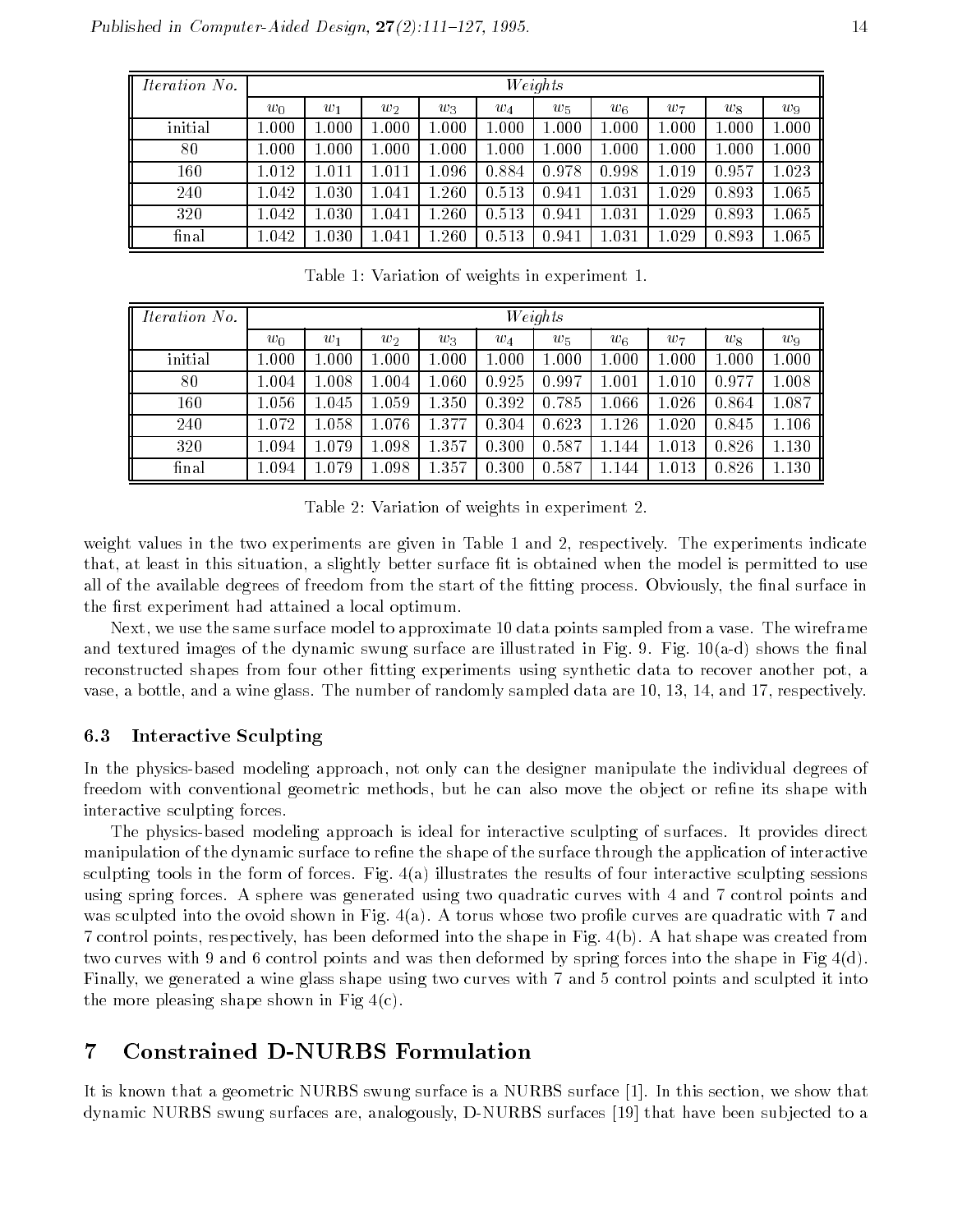dimensionality-reducing nonlinear constraint.

## 7.1 D-NURBS Surface

A D-NURBS surface generalizes the geometric NURBS surface:

$$
\mathbf{s}(u,v,t) = \frac{\sum_{i=0}^{m} \sum_{j=0}^{n} \mathbf{q}_{i,j}(t) w_{i,j}(t) B_{i,k}(u) B_{j,l}(v)}{\sum_{i=0}^{m} \sum_{j=0}^{n} w_{i,j}(t) B_{i,k}(u) B_{j,l}(v)}.
$$
(18)

The (m + 1)(n + 1) control points qi;j (t) and weights wi;j (t), which are functions of time, comprise the D-NURBS generalized coordinates. We concatenate these  $N = 4(m+1)(n+1)$  coordinates into the vector:

$$
\mathbf{q}(t) = \begin{bmatrix} \cdots & \mathbf{q}_{i,j}^{\mathsf{T}} & w_{i,j} & \cdots \end{bmatrix}^{\mathsf{T}}.
$$

Similar to (2) and (4), we have

$$
\dot{\mathbf{s}}(u, v, \mathbf{q}) = \mathbf{J}\dot{\mathbf{q}}, \qquad \mathbf{s}(u, v, \mathbf{q}) = \mathbf{J}\mathbf{q}.
$$
 (19)

where  $\bullet$  (with  $\bullet$ ) is the  $\bullet$   $\wedge$   $\cdot$  for  $\theta$  we solve matrix of the D-NURBS surface with respect to  $\bullet$   $\bullet$   $\bullet$   $\bullet$   $\bullet$   $\bullet$ equations of D-NURBS surfaces are

$$
\mathbf{M}_q \ddot{\mathbf{q}} + \mathbf{D}_q \dot{\mathbf{q}} + \mathbf{K}_q \mathbf{q} = \mathbf{f}_q + \mathbf{g}_q, \qquad (20)
$$

where the matrix matrix  $\alpha$  , the damping matrix  $\alpha$  are all n stiness matrix  $\alpha$  are all  $\alpha$  are all  $\alpha$ is the generalized force vector acting on  $\mathbf{u}$  for the generalized inertial force. See [1] for the details for of the D-NURBS formulation.

To reduce the D-NURBS surface to a dynamic swung surface, we apply the nonlinear constraint

$$
\begin{array}{rcl}\n\mathbf{q}_{i,j} & = & \left[ \begin{array}{cc} \alpha \mathbf{a}_{i,x} \mathbf{b}_{j,x} & \alpha \mathbf{a}_{i,x} \mathbf{b}_{j,y} & \mathbf{a}_{i,z} \end{array} \right]^{\top} \\
w_{i,j} & = & w_i^a w_j^b \,.\n\end{array}\n\tag{21}
$$

where  $\alpha, \, \mathbf{a}_i, \, w_i$  ,  $\mathbf{b}_j, \, \text{and} \, w_j,$  for  $i=0,\ldots,m$  and  $j=0,\ldots,n$  are defined as in Section 3. Differentiating (21), we obtain

$$
\dot{\mathbf{q}}_{i,j} = \begin{bmatrix} \dot{\alpha} \mathbf{a}_{i,x} \mathbf{b}_{j,x} + \alpha \dot{\mathbf{a}}_{i,x} \mathbf{b}_{j,x} + \alpha \mathbf{a}_{i,x} \dot{\mathbf{b}}_{j,x} \\ \dot{\alpha} \mathbf{a}_{i,x} \mathbf{b}_{j,y} + \alpha \dot{\mathbf{a}}_{i,x} \mathbf{b}_{j,y} + \alpha \mathbf{a}_{i,x} \dot{\mathbf{b}}_{j,y} \\ \dot{\mathbf{a}}_{i,z} \end{bmatrix}
$$
\n
$$
\dot{w}_{i,j} = \dot{w}_i^a w_j^b + w_i^a \dot{w}_j^b
$$
\n(22)

Using the notations in Section 3, we can rewrite (21) and (22) in the matrix form

$$
\dot{\mathbf{q}} = \mathbf{G}\dot{\mathbf{p}}, \qquad \mathbf{q} = \mathbf{B}\mathbf{p}, \tag{23}
$$

where B and G are <sup>N</sup> - <sup>M</sup> matrices with <sup>M</sup> = (4<sup>m</sup> + 4n + 9).

Substituting (23) into (20), we arrive at the equations of motion for the dynamic NURBS swung surface (12), where the M  $\alpha$  - mass, damping, and sting, where  $\alpha$  is the matrices matrices  $\alpha$  are  $\beta$ 

$$
\mathbf{M} = \mathbf{G}^\top \mathbf{M}_q \mathbf{G}, \; \mathbf{D} = \mathbf{G}^\top \mathbf{D}_q \mathbf{G}, \; \mathbf{K} = \mathbf{G}^\top \mathbf{K}_q \mathbf{B}.
$$

The generalized forces with respect to **p** are

$$
\mathbf{f}_p = \mathbf{G}^\top \mathbf{f}_q, \qquad \mathbf{g}_p = \mathbf{G}^\top (\mathbf{g}_q - \mathbf{M}_q \dot{\mathbf{G}} \dot{\mathbf{p}}).
$$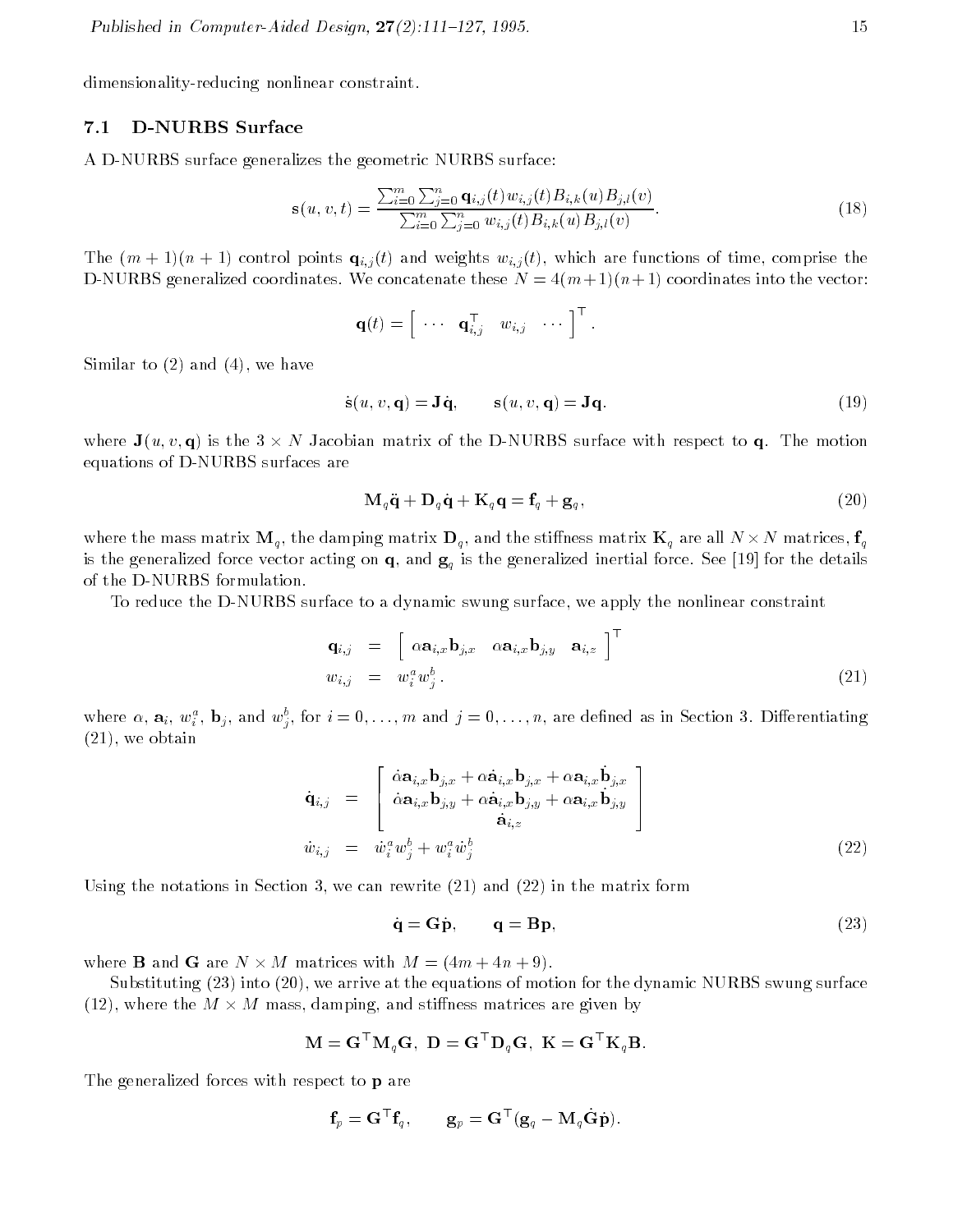The constraint reduces the  $4(m+1)(n+1)$  generalized coordinates of the D-NURBS surface to the  $4m+4n+9$ generalized coordinates of the dynamic NURBS swung surface.

## 8 Conclusion

We have proposed dynamic NURBS swung surfaces. Like the D-NURBS predecessor [19], the new model is a physics-based generalization of its geometric counterpart. We derived it systematically through Lagrangian mechanics and implemented interactive software using concepts from finite element analysis and iterative numerical methods. We have shown that the dynamic NURBS swung surface model can be formulated in two different ways: (i) constructively from two NURBS profile curves and (ii) since swung surfaces are NURBS surfaces, by applying a nonlinear constraint to a D-NURBS surface. Swung surfaces have  $O(m+n)$  degrees of freedom. In the first formulation the surface inherits, by construction, the degrees of freedom of each generator curve  $(O(m) + O(n))$ . In the second formulation, the nonlinear constraint eliminates most of the  $O(mn)$  degrees of freedom of a general D-NURBS surface to produce the swung form, but the surface can revert to its general form if the constraint is removed.

The physics-based model responds to applied simulated forces with natural and predictable dynamics with the geometric parameters, including the control points and weights, varying automatically. Designers can employ force-based "tools" to perform direct manipulation and interactive sculpting. Additional control over the shape is available through the modication of physical parameters. Elastic energy functionals allow the qualitative imposition of fairness criteria through quantitative means. Linear or nonlinear constraints may be imposed either as hard constraints that must not be violated, or as soft constraints to be satised approximately in the form of simple forces. In particular, dynamic NURBS swung surfaces may be fit to very sparse, unstructured data. Energy-based shape optimization for surface design and fairing is an automatic consequence of the dynamic model achieving static equilibrium sub ject to data constraints.

Our prototype interactive modeling system provides a promising approach to advanced surface design problems such as blending and cross-section design. It demonstrates the flexibility of dynamic NURBS swung surfaces in a variety of applications, including constraint-based optimization for surface design and fairing, automatic settings of weights in surface fitting, and interactive sculpting through applied forces. Our results indicate that these non-fixed-topology dynamic surfaces offer broad geometric coverage during design. Since our models are built on the industry-standard NURBS geometric substrate, designers working with them can continue to make use of the existing array of geometric design toolkits.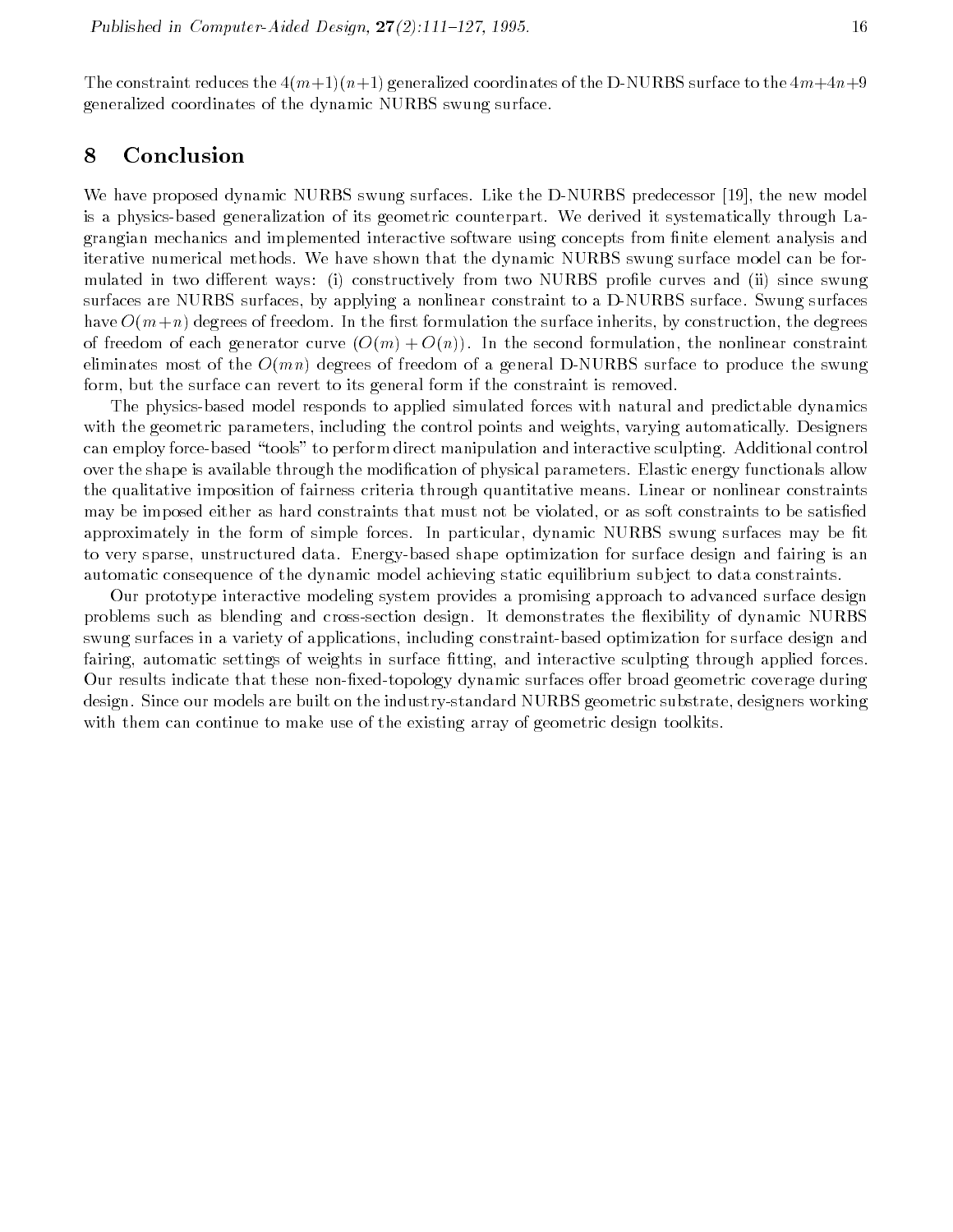## A Structure of Stiffness Matrix

Clearly

$$
\mathbf{L}_u = \left[ \begin{array}{cc} \mathbf{A}_u \mathbf{c}_2 & \mathbf{B}_\alpha (\mathbf{J}_1)_u & (\mathbf{A}_\alpha)_u \mathbf{J}_2 \end{array} \right], \ \mathbf{L}_v = \left[ \begin{array}{cc} \mathbf{A}(\mathbf{c}_2)_v & (\mathbf{B}_\alpha)_v \mathbf{J}_1 & \mathbf{A}_\alpha (\mathbf{J}_2)_v \end{array} \right].
$$

In addition, since  $J_1$  is not a function of v, we have

$$
(\mathbf{H}_4)_u = \begin{bmatrix} \mathbf{0} & \mathbf{C}(\mathbf{J}_1)_u & \mathbf{0} \end{bmatrix}, (\mathbf{H}_4)_v = \mathbf{0}.
$$

We decompose  $K$  into two matrices. Let

$$
\mathbf{K}_{1} = \frac{1}{3} \iint (\alpha_{1,1} \mathbf{L}_{u}^{\top} \mathbf{L}_{u} + \alpha_{2,2} \mathbf{L}_{v}^{\top} \mathbf{L}_{v} + \beta_{1,1} \mathbf{L}_{uu}^{\top} \mathbf{L}_{uu} + \beta_{1,2} \mathbf{L}_{uu}^{\top} \mathbf{L}_{uv} + \beta_{2,2} \mathbf{L}_{vv}^{\top} \mathbf{L}_{vv} du dv
$$
\n(24)

and

$$
\mathbf{K}_2 = \frac{2}{3} \int \int (\alpha_{1,1} \mathbf{L}_u^\top (\mathbf{H}_4)_u + \alpha_{2,2} \mathbf{L}_v^\top (\mathbf{H}_4)_v + \beta_{1,1} \mathbf{L}_u^\top (\mathbf{H}_4)_{uu} +
$$
  

$$
\beta_{1,2} \mathbf{L}_{uv}^\top (\mathbf{H}_4)_{uv} + \beta_{2,2} \mathbf{L}_{vv}^\top (\mathbf{H}_4)_{vv} \, du \, dv \tag{25}
$$

So, in view of (10), it is easy to verify

$$
\mathbf{Kp} = (\mathbf{K}_1 + \mathbf{K}_2)\mathbf{p} \tag{26}
$$

To examine the structure of  $K_1$  and  $K_2$ , we consider without loss of generality only the second cross derivative term for  $\mathbf{K}_1$ . The entry is the integral of  $(\beta_{1,2}/\beta)\mathbf{L}_{uv}\mathbf{L}_{uv}$  where

$$
\mathbf{L}_{uv}^{\top} \mathbf{L}_{uv} = \begin{bmatrix} \mathbf{U}_{1,1} & \mathbf{U}_{1,2} & \mathbf{U}_{1,3} \\ \mathbf{U}_{2,2} & \mathbf{U}_{2,3} \\ \mathbf{symmetric} & \mathbf{U}_{3,3} \end{bmatrix},
$$
(27)

where

$$
U_{1,1} = (c_2)^{\top}_{v} A_u^{\top} A_u (c_2)_v = (X_1 a)^2_{u} ||(c_2)_v||^2,
$$
  
\n
$$
U_{1,2} = (c_2)^{\top}_{v} A_u^{\top} (B_{\alpha})_v (J_1)_u = \alpha ||(c_2)_v||^2 (X_1 a)_u (X_1)_u,
$$
  
\n
$$
U_{1,3} = (c_2)^{\top}_{v} A_u^{\top} (A_{\alpha})_u (J_2)_v = \alpha (X_1 a)^2_u (c_2)^{\top}_{v} (J_2)_v,
$$
  
\n
$$
U_{2,2} = (J_1)^{\top}_{u} (B_{\alpha})^{\top}_{v} (B_{\alpha})_v (J_1)_u = \alpha^2 ||(c_2)_v||^2 (X_1)^{\top}_{u} (X_1)_u + (Z_1)^{\top}_{u} (Z_1)_u,
$$
  
\n
$$
U_{2,3} = (J_1)^{\top}_{u} (B_{\alpha})^{\top}_{v} (A_{\alpha})_u (J_2)_v = \alpha^2 (X_1)^{\top}_{u} (X_1 a)_u (c_2)^{\top}_{v} (J_2)_v, \text{ and}
$$
  
\n
$$
U_{3,3} = (J_2)^{\top}_{v} (A_{\alpha})^{\top}_{u} (A_{\alpha})_u (J_2)_v = \alpha^2 (X_1 a)^2_u (J_2)^{\top}_{v} (J_2)_v.
$$
  
\nNext, we discuss  $K_2$ . Because  $(H_4)_v = 0$ , (25) can be simplified as

$$
\mathbf{K}_2 = \frac{2}{3} \int \int (\alpha_{1,1} \mathbf{L}_u^\top (\mathbf{H}_4)_u + \beta_{1,1} \mathbf{L}_{uu}^\top (\mathbf{H}_4)_{uu}) du dv
$$
 (28)

We consider the first derivative entry

$$
\mathbf{L}_u^{\top}(\mathbf{H}_4)_u = \begin{bmatrix} \mathbf{0} & \mathbf{U}_{1,2}^{\prime} & \mathbf{0} \\ \mathbf{0} & \mathbf{U}_{2,2}^{\prime} & \mathbf{0} \\ \mathbf{0} & \mathbf{U}_{3,2}^{\prime} & \mathbf{0} \end{bmatrix}
$$
(29)

Using the foregoing notations, it is easy to verify that  ${\bf U}_{1,2} = {\bf C}_2 \cdot {\bf A}_u \cdot {\bf U}({\bf J}_1)_u = {\bf U},$  $\mathbf{U}_{2,2} = (\mathbf{J}_1)_{u} \mathbf{B}_{\alpha} \mathbf{U} (\mathbf{J}_1)_{u} = (\mathbf{Z}_1)_{u} (\mathbf{Z}_1)_{u},$  and  $U_{3,2} = J_2 (A_{\alpha})_u U(J_1)_u = 0$ Thus,  $K_2$  is symmetric. Also,  $K_1$  is obviously symmetric. Therefore, K is symmetric.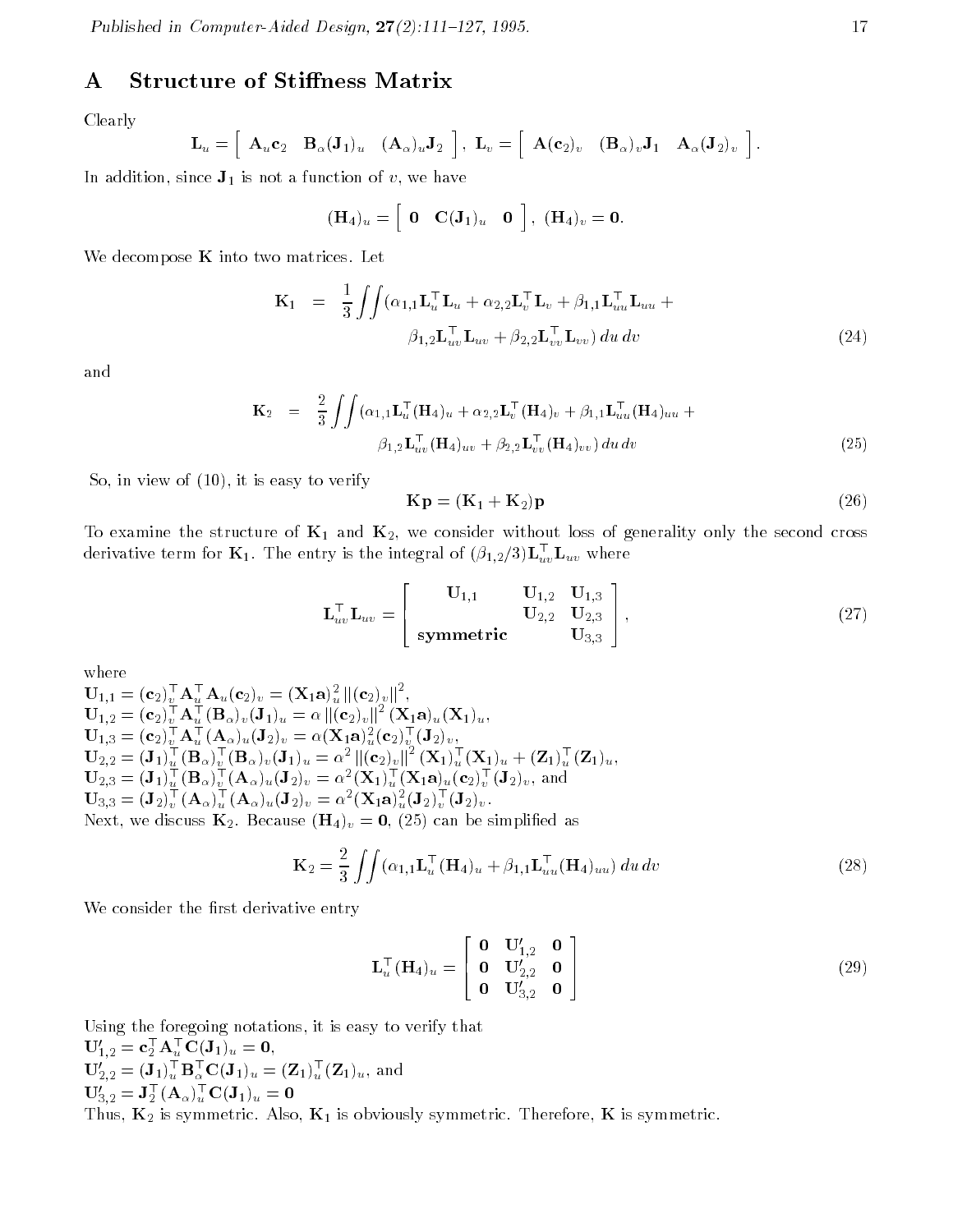## Acknowledgement

We gratefully acknowledge the cooperation of Drs. Marc Rioux, Luc Cournoyer, and Pierre Gariepy of the National Research Council of Canada who provided the geometry and texture data of the clay pot. This research was supported by grants from the Natural Sciences and Engineering Research Council of Canada and the Information Technology Research Center of Ontario.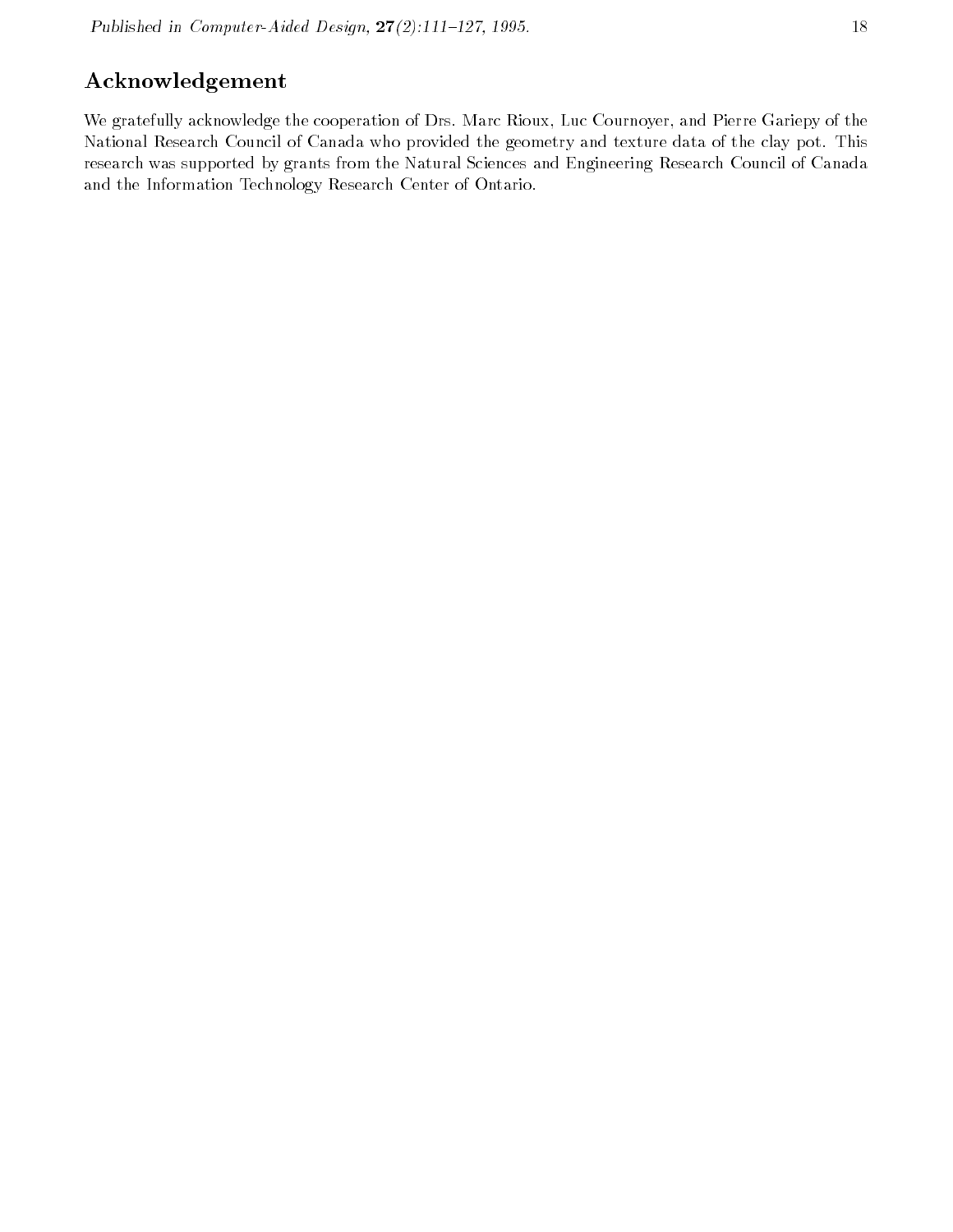## References

- [1] L. Piegl. On NURBS: A survey. IEEE Computer Graphics and Applications, 11(1):55-71, Jan. 1991.
- [2] L. Piegl and W. Tiller. Curve and surface constructions using rational B-splines. Computer-Aided  $Design, 19(9): 485-498, 1987.$
- [3] W. Tiller. Rational B-splines for curve and surface representation. IEEE Computer Graphics and Applications,  $3(6):61{-}69$ , Sept. 1983.
- [4] I.D. Faux and M.J. Pratt. Computational Geometry for Design and Manufacture. Ellis Horwood, Chichester,UK, 1979.
- [5] C. Woodward. Cross-sectional design of B-spline surfaces. Computers and Graphics,  $11(2):193{-}201$ . 1987.
- [6] E. Cobb. Design of Sculptured Surfaces Using the B-spline Representation. PhD thesis, University of Utah, 1984.
- [7] J. Snyder and J. Ka jiya. Generative modeling: A symbolic system for geometric modeling. Computer  $Graphics, 26(2):369-378, 1992.$
- [8] D. Terzopoulos, J. Platt, A. Barr, and K. Fleischer. Elastically deformable models. Computer Graphics,  $21(4):205{-}214, 1987.$
- [9] J. Platt and A. Barr. Constraints methods for flexible models. Computer Graphics,  $22(4)$ :279–288. 1988.
- [10] D. Metaxas and D. Terzopoulos. Dynamic deformation of solid primitives with constraints. Computer  $Graphics, 26(2):309-312, 1992.$
- [11] D. Terzopoulos and K. Fleischer. Deformable models. The Visual Computer,  $4(6)$ :306-331, 1988.
- [12] G. Celniker and D. Gossard. Deformable curve and surface finite-element for free-form shape design. Computer Graphics,  $25(4)$ :  $257–266$ , 1991.
- [13] M.I.G. Bloor and M.J. Wilson. Representing PDE surfaces in terms of B-splines. Computer-Aided  $Design, 22(6):324-331, 1990.$
- [14] W. Welch and A. Witkin. Variational surface modeling. *Computer Graphics*,  $26(2):157{-}166, 1992$ .
- [15] J.A. Thingvold and E. Cohen. Physical modeling with B-spline surfaces for interactive design and animation. Computer Graphics,  $24(2):129-137$ , 1990. Proceedings, 1990 Symposium on Interactive 3D Graphics.
- [16] H.P. Moreton and C.H. Sequin. Functional optimization for fair surface design. Computer Graphics,  $26(2):167{-}176, 1992.$
- [17] M. Halstead, M. Kass, and T. DeRose. Efficient, fair interpolation using Catmull-Clark surfaces. In Computer Graphics Proceedings, Annual Conference Series, Proc. ACM Siggraph'93 (Anaheim, CA, Aug., 1993), pages 35–44, 1993.
- [18] D. Terzopoulos. Regularization of inverse visual problems involving discontinuities. IEEE Transactions on Pattern Analysis and Machine Intelligence,  $8(4)$ : 413-424, 1986.
- [19] D. Terzopoulos and H. Qin. Dynamic NURBS with geometric constraints for interactive sculpting.  $ACM$  Transactions on Graphics,  $13(2):103-136$ , 1994.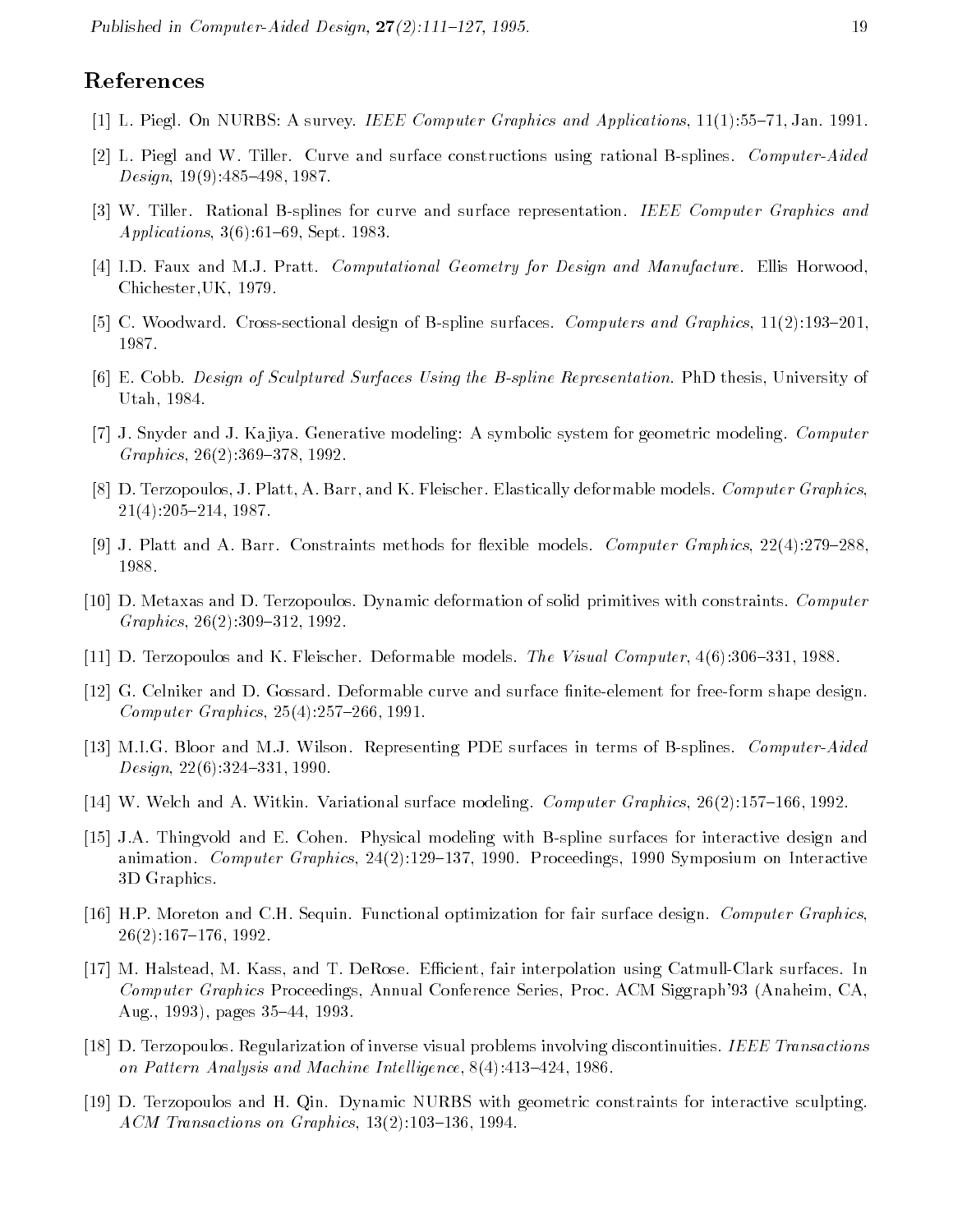- [20] G. Farin. Curves and Surfaces for Computer aided Geometric Design: A Practical Guide. Academic Press, second edition, 1990.
- [21] M.E. Mortenson. Geometric Modeling. John Wiley and Sons, 1985.
- [22] B.R. Gossick. Hamilton's Principle and Physical Systems. Academic Press, New York and London, 1967.
- [23] H. Kardestuncer. Finite Element Handbook. McGraw-Hill, New York, 1987.
- [24] W. Press, B. Flanney, S. Teukolsky, and W. Verttering. Numerical Recipes: The Art of Scientific Computing. Cambridge University Press, Cambridge, 1986.
- [25] C. de Boor. On calculating with B-Splines. *Journal of Approximation Theory*,  $6(1):50{-}62, 1972$ .
- [26] M. Minoux. Mathematical Programming. Wiley, New York, 1986.
- [27] G. Strang. Introduction to Applied Mathematics. Wellesley-Cambridge Press, MA, 1986.
- [28] J. Platt. A generalization of dynamic constraints. CVGIP: Graphical Models and Image Processing,  $54(6):516-525, 1992.$
- [29] J. Baumgarte. Stabilization of constraints and integrals of motion in dynamical systems. Comp. Meth. in Appl. Mech. and Eng.,  $1:1-16$ , 1972.
- [30] G. Wahba. Spline Models for Observational Data. SIAM, Philadelphia, PA, 1990.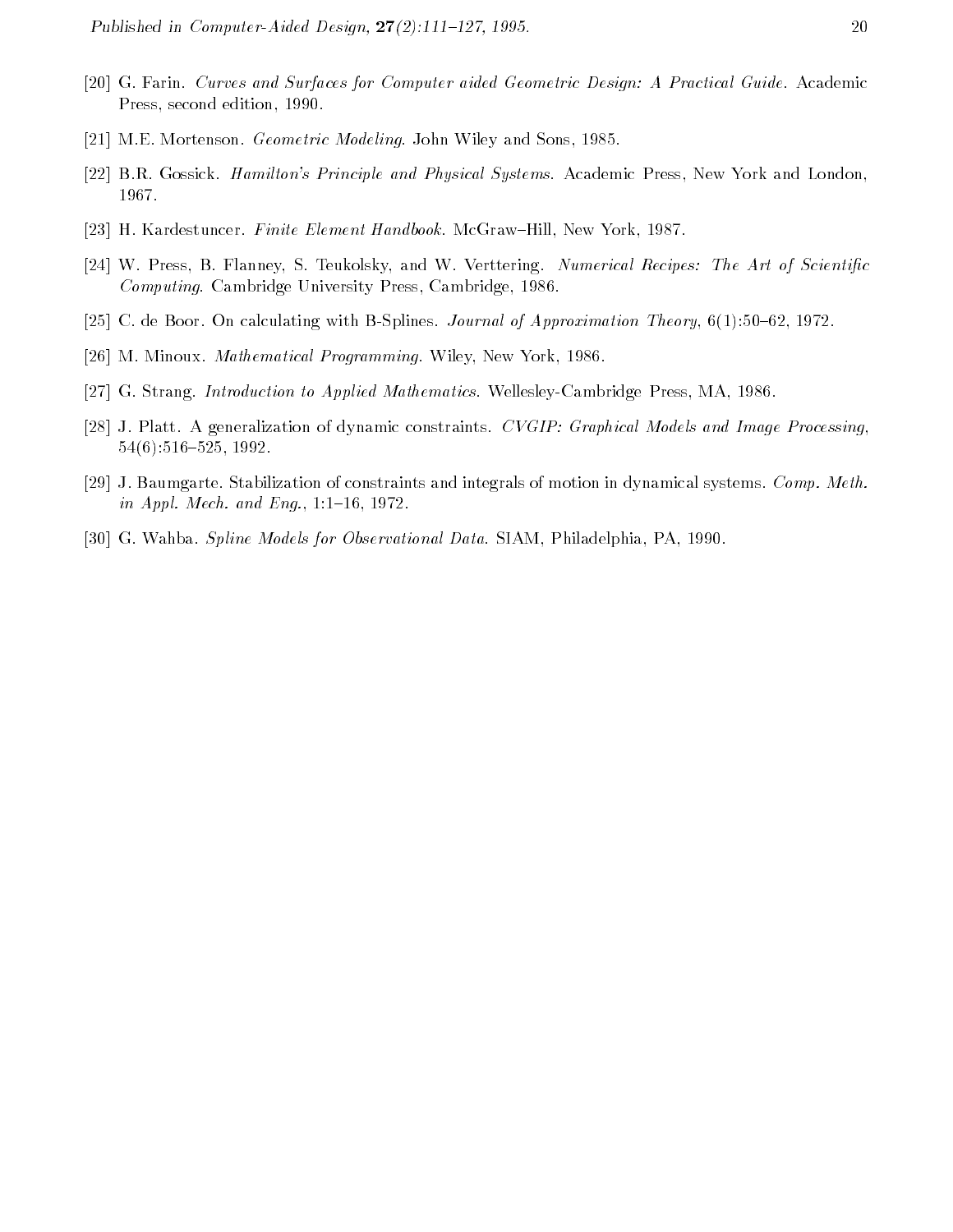

Figure 4: Assorted Dynamic NURBS Swung Surfaces. Open and closed surfaces shown were sculpted interactively from prototype shapes noted in parentheses (a) Egg shape (sphere). (b) Deformed toroid (torus). (c) Hat (open surface). (d) Wine glass (cylinder).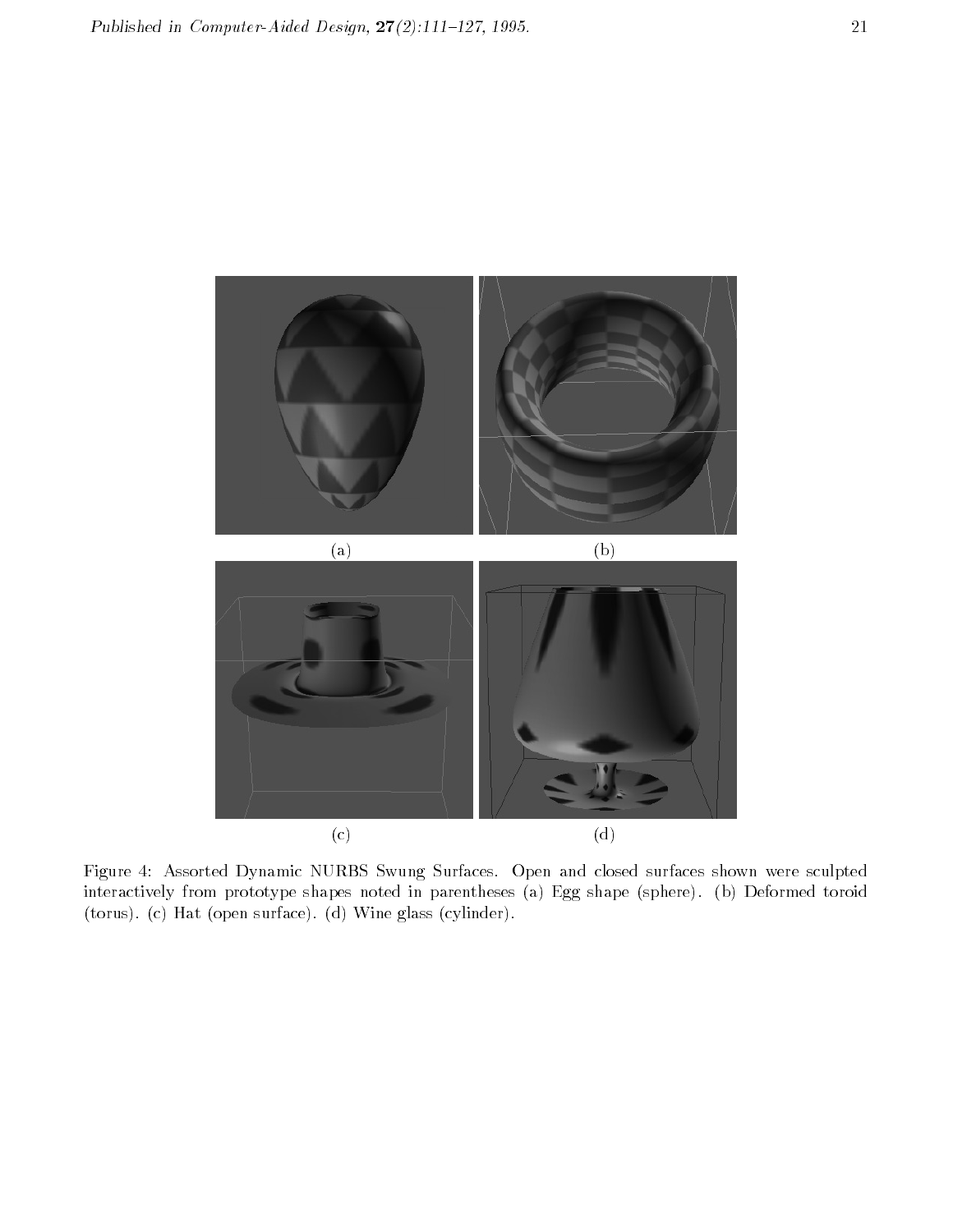

Figure 5: Rounding of polyhedral toroid. (a) Wireframe. (b) Shaded ob ject. (c-d) Final rounded shape.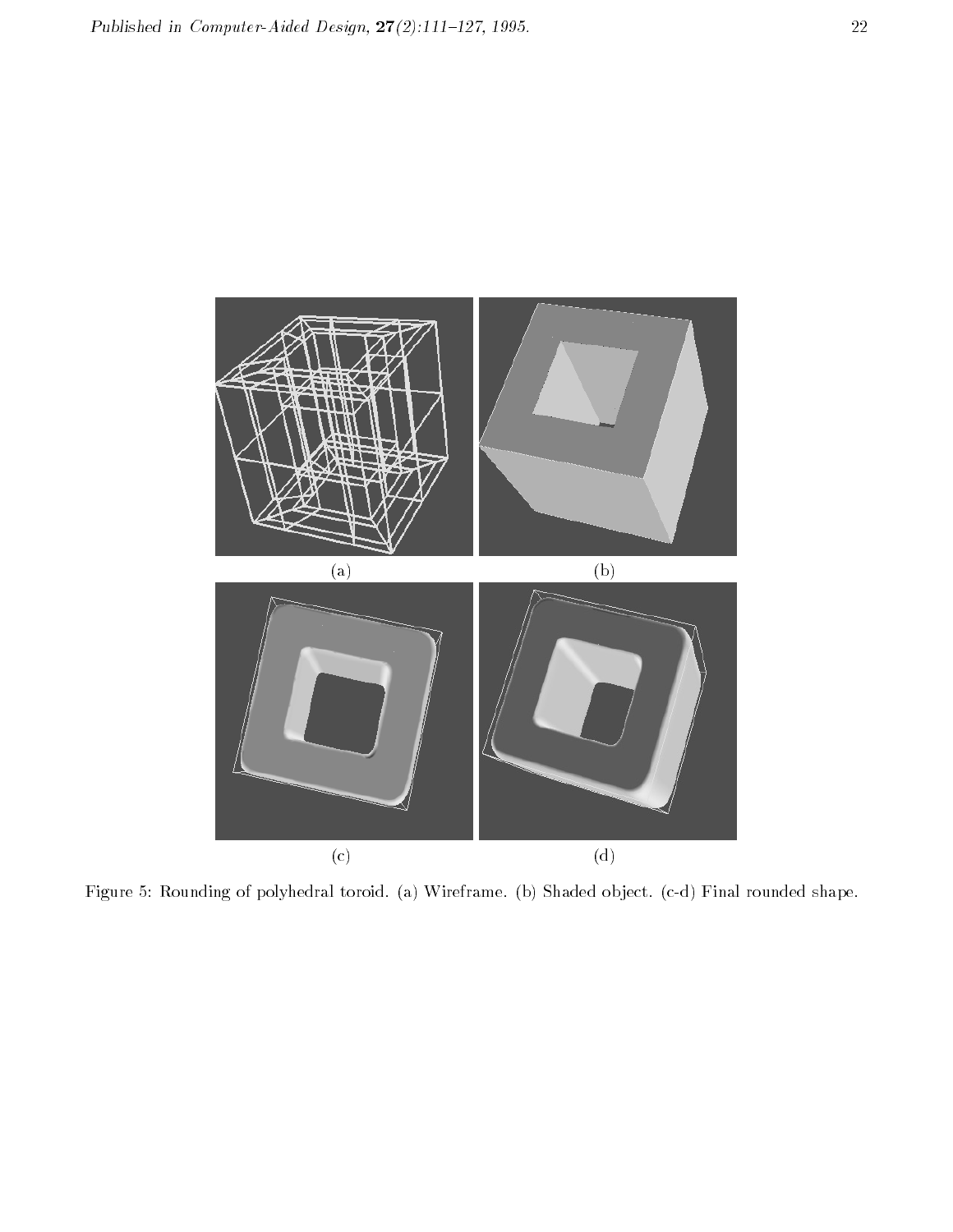

Figure 6: Rounding of cubical solid. (a) Wireframe. (b) Shaded ob ject. (c-d) Final rounded shape.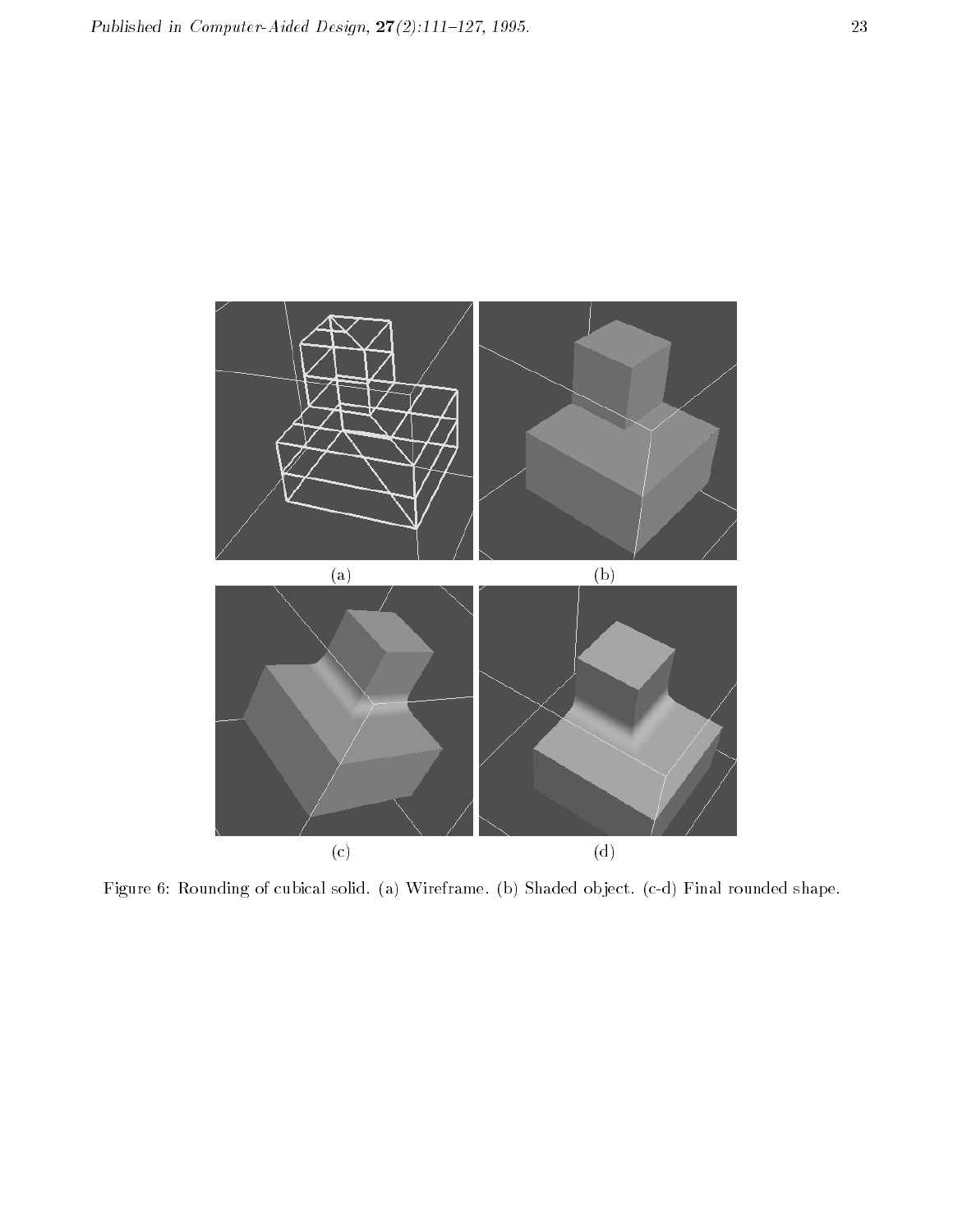

Figure 7: Surface blending of pipe. (a) Wireframe. (b) Shaded ob ject. (c-d) Final smooth blend.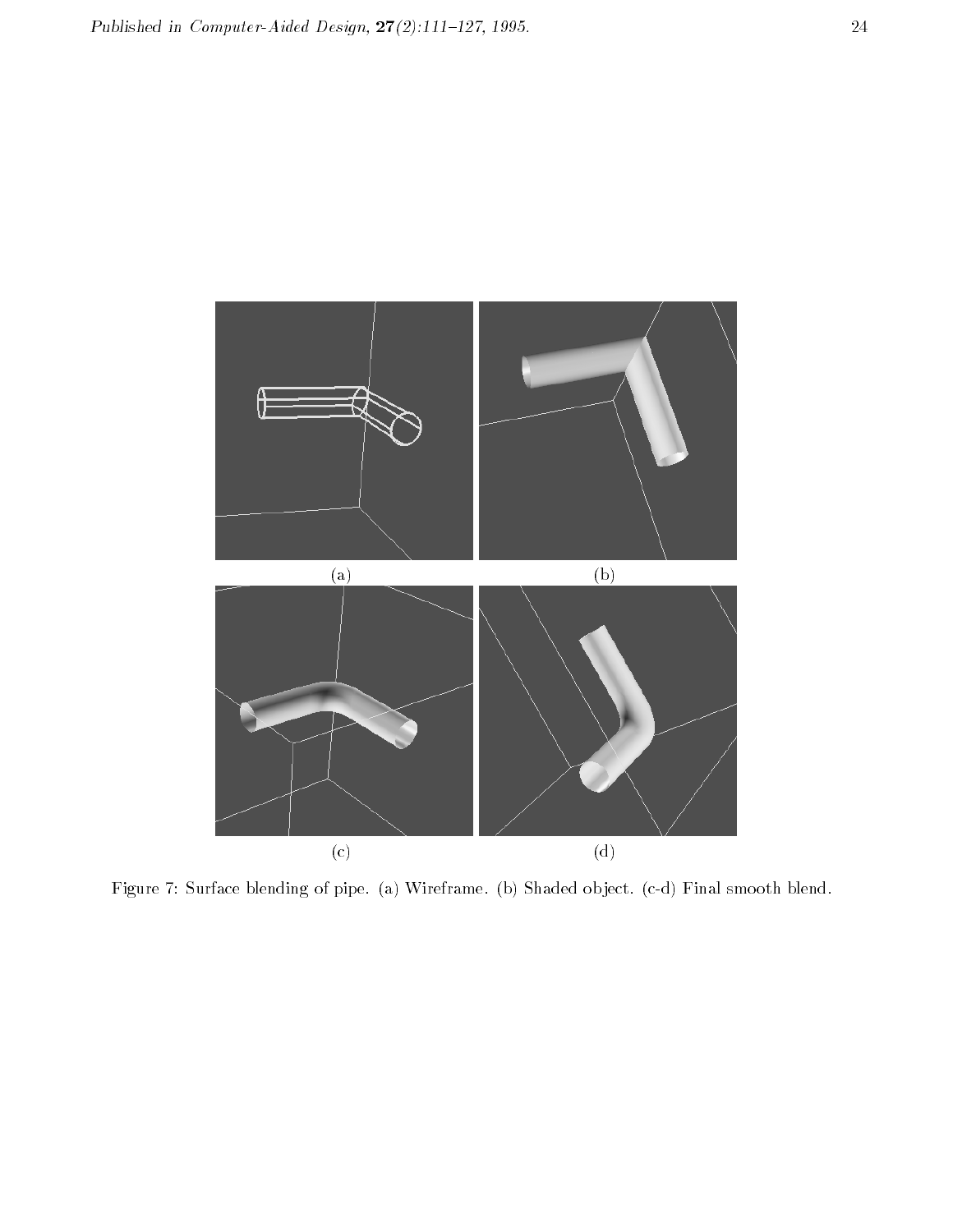

Figure 8: Fitting of 3D laser scanner data. (a) Original cylinder wireframe. (b) Reconstructed pot wireframe. (c-d) Textured pot.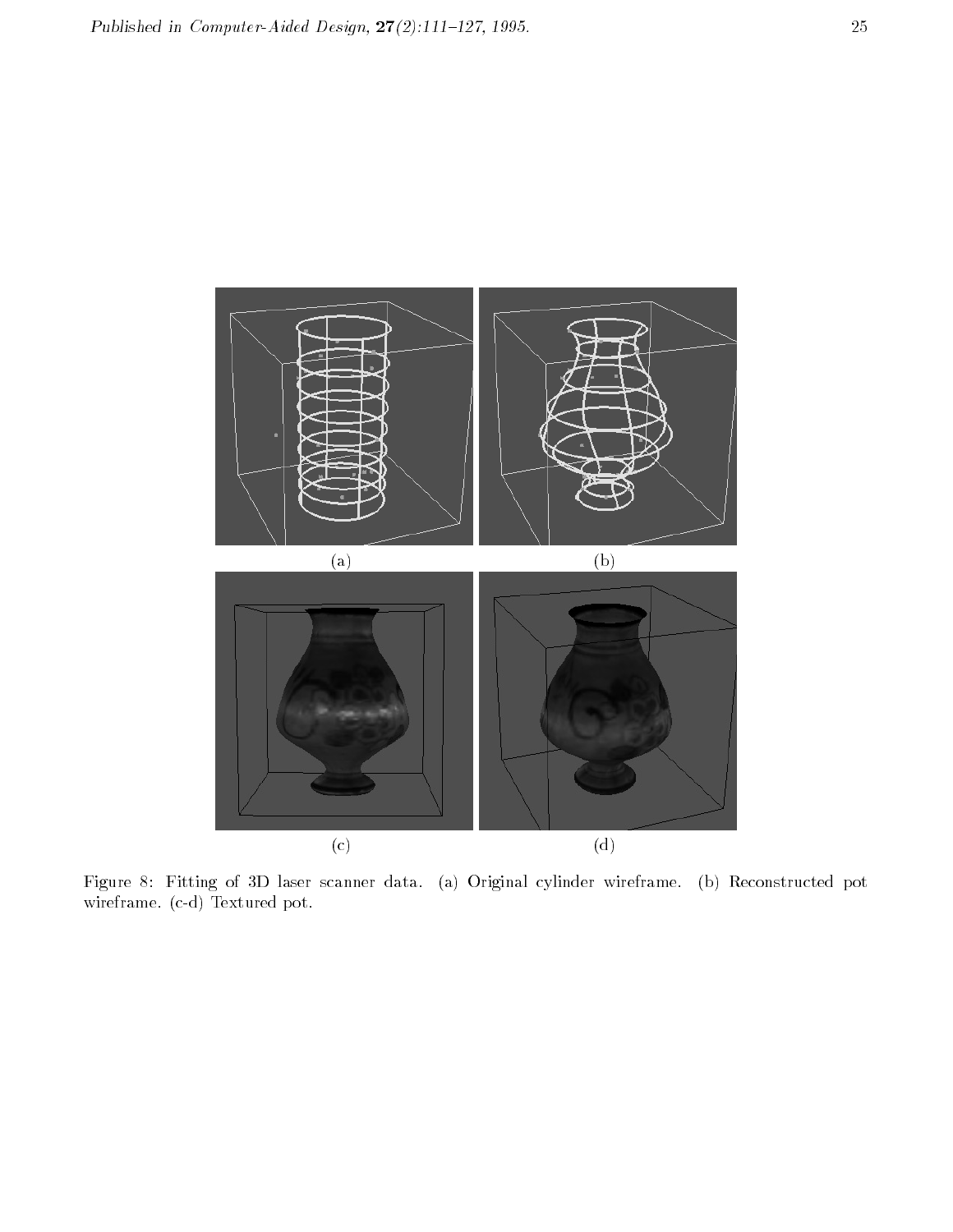

Figure 9: Fitting of synthetic data. (a) cylinder wireframe. (b) Reconstructed vase wireframe. (c-d) Textured vase.